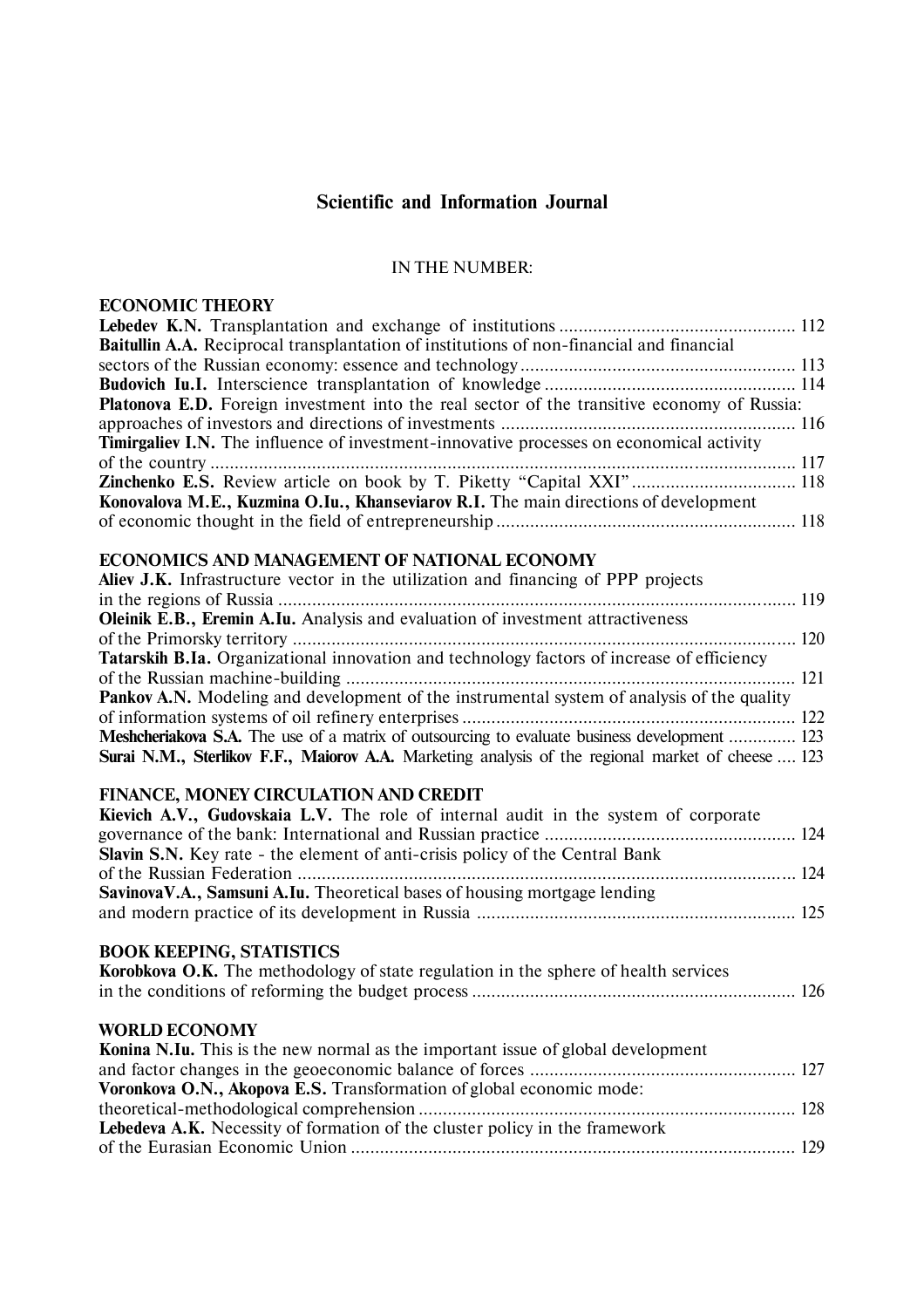# **ECONOMIC THEORY**

### **TRANSPLANTATION AND EXCHANGE OF INSTITUTIONS**

© 2017 Lebedev Konstantin Nikolaevich Doctor of Economics, Professor of the Department of Economic Theory Financial University under the Government of the Russian Federation 49, Leningradski Prospect, Moscow, 125993, Russia E-mail: bKNLebedev@fa.ru

This article deals with the typology of borrowing of institutions, as a necessary part of the methodology of theories of transplantation and borrowing of institutions. Its presence allows us to demonstrate the variety of directions of development of these theories, to provide them with reliable tool of opening of this diversity.

*Key words:* transplantation of institutions, borrowing of institutions, types of transplantation, the typology of borrowing.

We can say that the theory of transplantation or borrowing of institutions from the point of view of transition to new directions of research develops spontaneously. So, within a quarter of a century after its design, it has evolved exclusively as a theory of borrowing of foreign institutions. Only recently it was shown that in the Russian Federation exists the process of inter-regional transplantation of institutions, allocated from the Federal center, the possibility and necessity of exercise of such option of inter-industry transplantation, as mutual transplantation of institutions of non-financial and financial sectors of the Russian economy. The article on the basis of the grouping of process of borrowing of institutions on a number of key characteristics demonstrates the diversity of research directions of inter-country borrowing of institutions, in particular, it is shown that, in addition to sectoral and territorial division of the economy, there is its division on a variety of other signs, which supports the basis for the allocation of inter-element institutions. It is also shown that the division of the economy into non-financial and financial sectors is just one of many options for its industry division, which also can create basis for the selection of interelement exchanges institutions.

#### *References*

1. Polterovich V.M. (2001) Transplantatsiya ekonomicheskikh institutov [Transplantation of economic institutions]. *Ekonomicheskaya nauka sovremennoi Rossii = Economics of Contemporary Russia*, 3, pp. 24-50.

2. Lesnykh V.V., Il'yashenko V.V. (2009) *Institutsional'naya ekonomika*: ucheb. posobie [*Institutional Economics*: textbook]. Ekaterinburg, p. 259.

3. Baidullin A.E. (2016) Mezhsektornaya transplantatsiya institutov kak effektivnyi sposob sovershenstvovaniya institutsional'noi sredy [Intersectoral transplantation of institutions as an effective way of improving the institutional environment]. *Ekonomicheskie nauki = Economic Sciences*, 12 (145), pp. 23-29.

4. Institutsional'naya ekonomika: Novaya institutsional'naya ekonomicheskaya teoriya (2011) : uchebnik / pod red. A.A. Auzana [*Institutional Economics: New institutional economic theory*: the Textbook / ed. by A.A. Auzan]. Moscow, p. 287.

5. Polterovich V.M. (2007) *Elementy teorii reform* [*Elements of the theory of reforms*]. Moscow, pp. 55-56.

6. Agentstvo Strategicheskikh Initsiativ [The Agency for Strategic Initiatives] Available from: http://asi.ru.

7. Tatur S.K. (1962) *Analiz khozyaistvennoi deyatel'nosti promyshlennykh predpriyatii* [*Analysis of economic activities of industrial enterprises*]. Moscow, 230 p.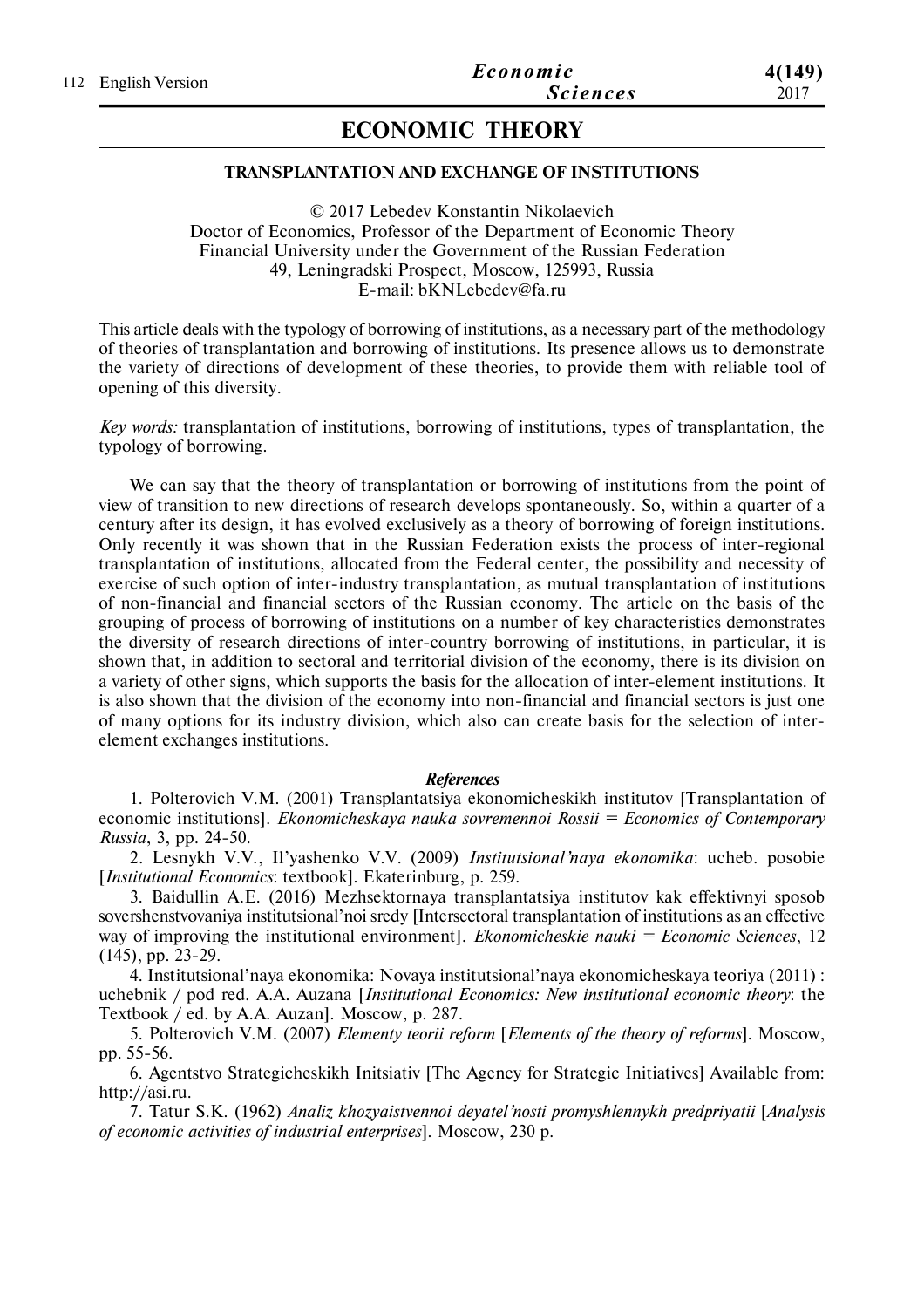| <b>English Version</b> | Economic        | 4(149)      |
|------------------------|-----------------|-------------|
|                        | <b>Sciences</b> | 113<br>2017 |

8. Budovich Iu.I. (2013) *Otsenka deyatel'nosti sub"ekta upravleniya regiona po khozyaistvennomu upravleniyu kak instrument effektivnogo gosudarstvennogo upravleniya ekonomikoi* [*The evaluation of the subject of management of the region on economic management as a tool for effective state management of the economy*]. Krasnodar.

9. *Makroekonomika* (2017) : uchebnik / pod obshch. red. M.L. Al'pidovskoi [*Macroeconomics*: textbook / ed. by M.L. Alpidovskaia]. Rostov-on-Don, pp. 104-107.

*Received for publication on 03.03.2017*

### **RECIPROCAL TRANSPLANTATION OF INSTITUTIONS OF NON-FINANCIAL AND FINANCIAL SECTORS OF THE RUSSIAN ECONOMY: ESSENCE AND TECHNOLOGY**

© 2017 Baitullin Adele Anverovich Financial University under the Government of the Russian Federation 49, Leningradski Prospect, Moscow, 125993, Russia E-mail: baidoulline@gmail.com

This article discusses the differences in domestic transplantation of institutions from the import of institutions as a tool for institutional reform, specificity of such promising area of in-country transplantation, as mutual transplantation of institutions of non-financial and financial sectors, and its technology.

*Key words:* transplantation of institutions, in-country transplantation, mutual cross-sectoral transplantation.

Traditionally in the theory of institutions the inter-country transplantation, or import, of institutions is being developed. Meanwhile, in Russia the in-country transplantation of institutions is carried out, first of all, inter-regional (between subjects of the Russian Federation) transplantation, that is managed from the power center. While in-country transplantation is not exposed by scientific development, a promising area of mutual transplantation of institutions of non-financial and financial sectors is almost never used. The greatest productivity from borrowing institutions should be expected where state control of the economy is characterized by maximum independence (isolation), providing the scope for local institutional initiatives. This isolation occurs where there is departmental disconnection and where the scientific support for government management is exercised by sciences, developing in isolation from each other. This is typical for administration of non-financial and financial sectors of the Russian economy as the Bank of Russia, acting as the regulator of the financial market, is formally independent from other state bodies and scientific support of its activities is provided by the science "money circulation and credit", long evolving in isolation from economic theory.

#### *References*

1. Ob utverzhdenii Strategii innovatsionnogo razvitiya Rossiiskoi Federatsii na period do 2020 goda: Pasporyazhenie Pravitel'stva RF ot 8 dekabrya 2011 g.  $\Box$  2227-r. [About approval of strategy of innovative development of the Russian Federation for the period till 2020: decree of the RF Government of December 8, 2011  $\Box$  2227-R]. Available from: http://www.garant.ru/products/ ipo/prime/doc/70006124.

2. Dolya organizatsii, osushchestvlyavshikh tekhnologicheskie innovatsii, v obshchem chisle obsledovannykh organizatsii [The share of organizations engaged in technological innovation in the total number of the surveyed organizations]. Rosstat. Available from: www.gks.ru.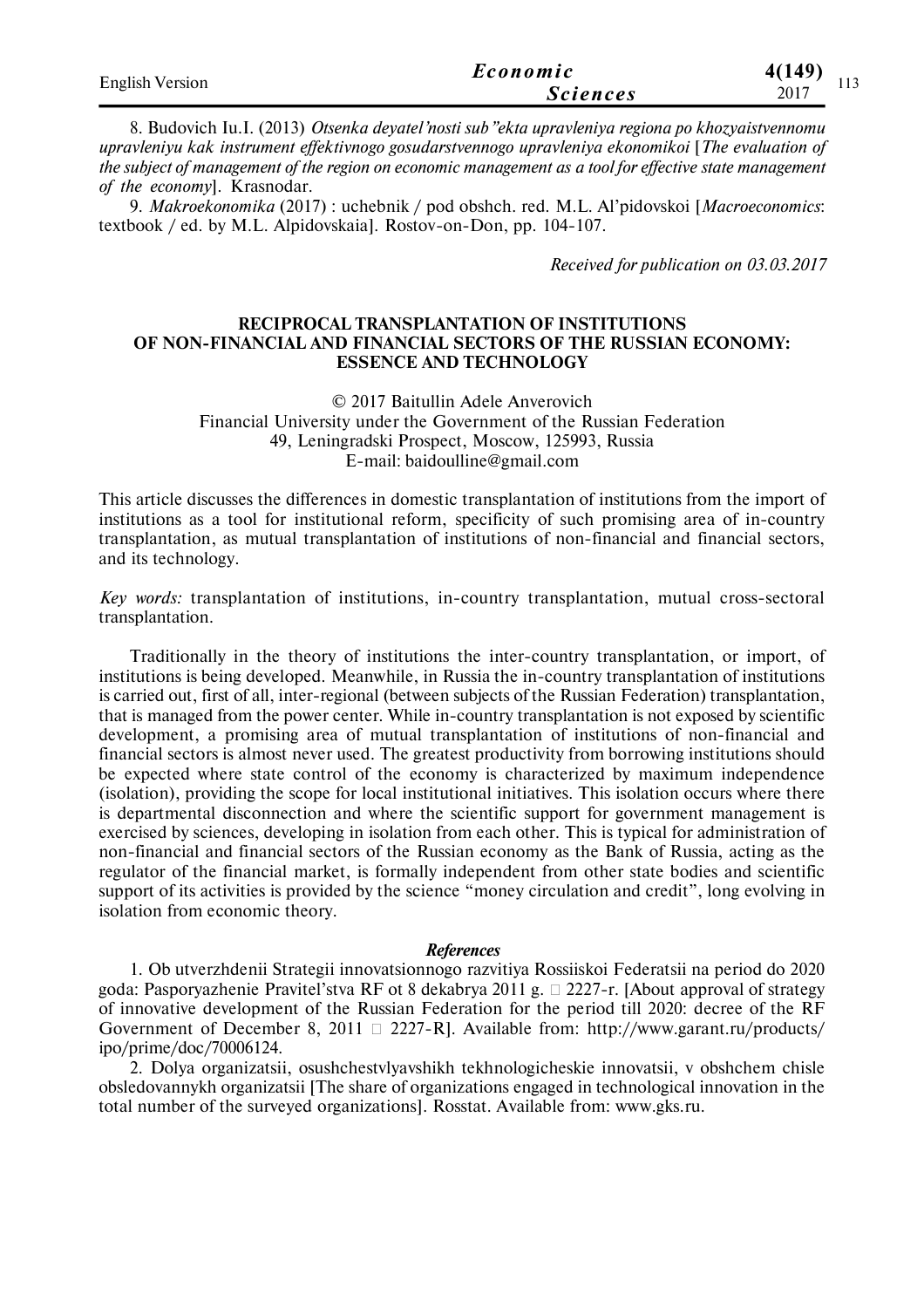| 114 English Version | Economic        | 4(149) |
|---------------------|-----------------|--------|
|                     | <i>Sciences</i> | 2017   |

3. Polterovich V.M. (2001) Transplantatsiya ekonomicheskikh institutov [Transplantation of economic institutions]. *Ekonomicheskaya nauka sovremennoi Rossii = Economic Science of Modern Russia*, 3, pp. 24-50.

4. Tyumenskaya oblast' uchitsya u drugikh regionov i delitsya sobstvennym opytom. 3 avgusta 2016 g. [Tyumen oblast is learning from other regions and share their own experiences]. Available from: http://news.megatyumen.ru/news/society/176633.

5. Agentstvo Strategicheskikh Initsiativ [The Agency for Strategic Initiatives]. Available from: http://asi.ru.

6. Putin V. *Mnogonatsional'nost' - preimushchestvo Rossii* [*Multinationalism advantage of Russia*]. Available from: http://actualcomment.ru/putin\_mnogonatsionalnost\_preimushchestvo\_rossii.html.

7. Danilenko N. *Kto takie liberaly? Liberaly Rossii* [*Who are the liberals? The liberals in Russia*]. Available from: https://www.syl.ru/article/183092/new\_kto-takie-liberalyi-liberalyi-rossii.

8. Lebedev K.N. (2015) Pochemu model' krugooborota kapitala K. Marksa tak i ne stala teoriej buhgalterskogo ucheta [Why the capital circulation model by K. Marx has never become an accounting theory]. *Mezhdunarodnyj buhgalterskij uchet = International Accounting*, 1 (343) January, p. 43-52.

9. Budovich Iu.I., Lebedeva A.K. (2016) Kontseptsiya funktsii kredita: ekonomiko-teoreticheskii analiz [The Concept of functions of the credit: economic and theoretical analysisa]. *Voprosy ekonomiki i prava = Economic and Law Issues*, 12, рр. 40-46.

10. Ob utverzhdenii Pravil razrabotki, korrektirovki, osushchestvleniya monitoringa i kontrolya realizatsii strategii sotsial'no-ekonomicheskogo razvitiya Rossiiskoi Federatsii. Postanovlenie Pravitel'stva RF ot 8 avgusta 2015 g.  $\Box$  823 [About approval of Rules of development, adjustment, implementation, monitoring and control of realization of strategy of socio-economic development of the Russian Federation. Russian Federation Government resolution dated August 8, 2015 No. 823]. Available from: "GARANT": http://base.garant.ru/71162860/#friends.

11. O Tsentral'nom banke Rossiiskoi Federatsii (Banke Rossii) Federal'nyi zakon ot 10 iyulya 2002 g.  $\Box$  86-FZ; red. ot 03.07.2016] [On the Central Bank of the Russian Federation (Bank of Russia) Federal law of July 10 2002  $\Box$  86-FZ; ed. from 03.07.2016]. Available from: "Consultant": http://www.consultant.ru/document/cons\_doc\_LAW\_37570.

12. Mezhdunarodnye rezervy Rossiiskoi Federatsii [International reserves of the Russian Federation. Available from: http://www.cbr.ru/hd\_base/Default.aspx?Prtid=mrrf\_m.

*Received for publication on 03.03.2017*

### **INTERSCIENCE TRANSPLANTATION OF KNOWLEDGE**

© 2017 Budovich Iulia Ivanovna

Doctor of Economics, Professor of the Economic Theory Department Financial University under the Government of the Russian Federation 49, Leningradski Prospect, Moscow, 125993, Russia E-mail: JBudovich@fa.ru

This article discusses a way to improve the knowledge of Economics, as a transplantation in economic sciences of more advanced knowledge from other economic sciences. This path is considered on the example of transplantation of knowledge of economic theories from the field of General theories of other economic science in these sciences.

*Key words:* interscience knowledge transplantation, transplantation, transplant.

The process, similar to the transplantation of economic institutions must be run in the economic science, taking into account the deplorable state of its conventional positions, many of whom in addition are actually economic institutions. One of the focus of this work is to transplant in other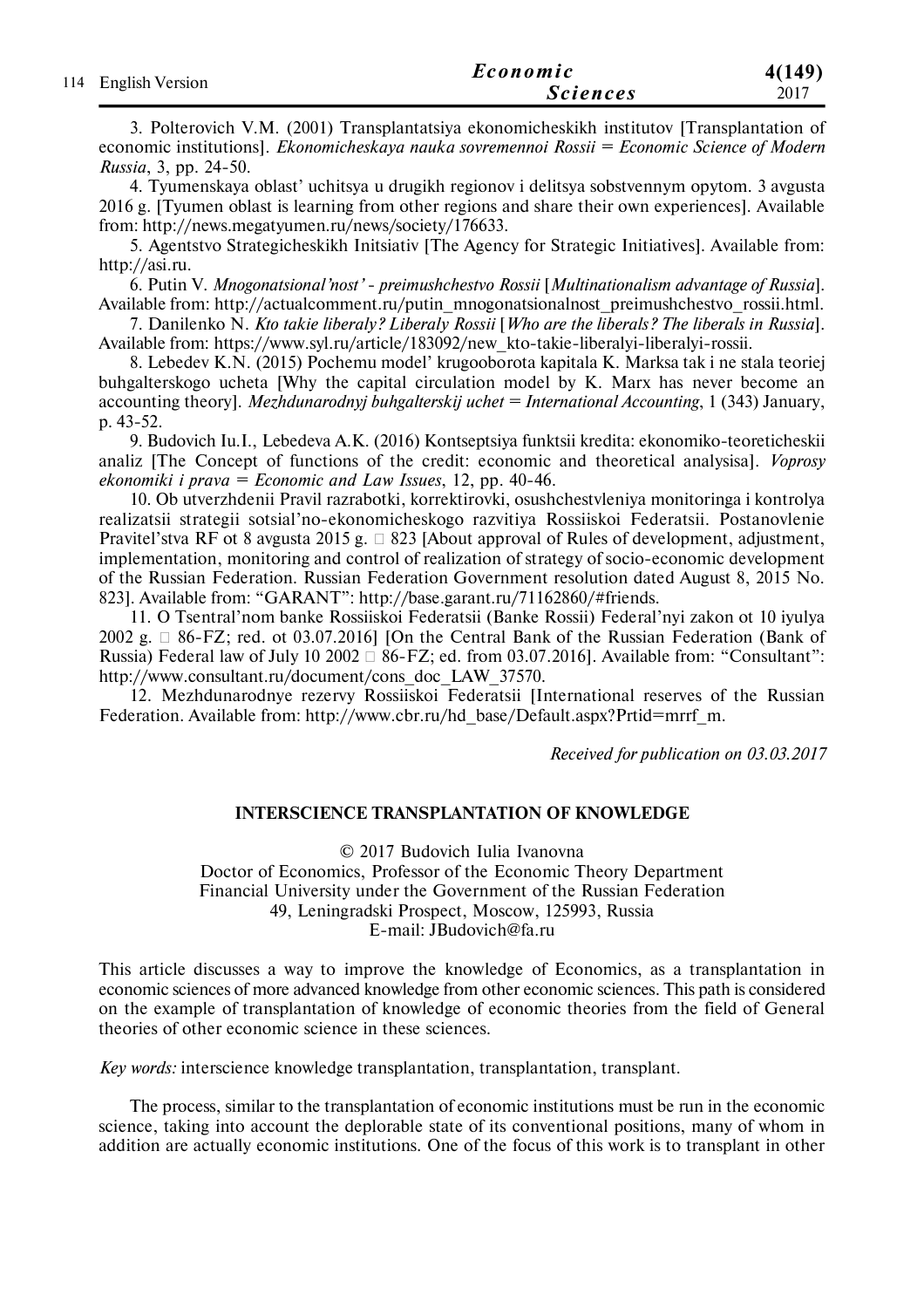| <b>English Version</b> | Economic        | 4(149)      |
|------------------------|-----------------|-------------|
|                        | <b>Sciences</b> | 11J<br>2017 |

sciences knowledge of economic theories from the field of their General theories produced in connection with the actual transformation of economic theory in fundamental economic science. The need for this work is due to the fact that the knowledge of other Sciences are characterized by lower quality than that of economic theory, as it has the advantage over them in their formation. This is because it has the opportunity to consider the types of activities summarized by other economic Sciences, as part of a whole, therefore developing their General theories taking into account the interests of related activities and the economy as a whole. It is also due to the fact that other economic science are more prone to commercialization, which is understood as the activity of science, primarily in the interests of its scientific "workshops" and not of society, therefore they tend to complicate and confuse activities summarized by them.

#### *References*

1. Polterovich V.M. (2001) Transplantacija jekonomicheskih institutov [Transplantation of economic institutions]. *Jekonomicheskaja nauka sovremennoj Rossii = Economics of contemporary Russia*, 3, рр. 24-50.

2. Polterovich V.M. (2007) *Jelementy teorii reformju* [*Elements of the theory of reform*]. Moscow, рр. 55-56.

3. Lebedev K.N. (2016) Jekonomicheskaja nauka kak jelement institucional'noj sredy [Economic science as an element of the institutional environment]. *Jekonomicheskie nauki = Economic Sciences*, 12 (145), p. 12-18.

*4. Makrojekonomika. Teorija i rossijskaja praktika* (2008): Uchebnik / pod red. A.G. Grjaznovoj, N.N. Dumnoj [*Macroeconomics. Theory and Russian practice*: Textbook]. Moscow, p. 295.

5. Ivanov V.V. et al. (2007) *Teorii kredita* [*The theory of credit*]. Sankt-Petersburg, p. 253.

6. Lebedev K.N. (2015) Pochemu model' krugooborota kapitala K. Marksa tak i ne stala teoriej buhgalterskogo ucheta [Why the capital circulation model by K. Marx has never become an accounting theory]. *Mezhdunarodnyj buhgalterskij uchet = International Accounting*, 1 (343) January, p. 43-52.

7. Budovich Iu.I. (2015) Granicy poznanija v schetovodstve [The frontiers of knowledge in accounting]. *Buhgalterskij uchet v bjudzhetnyh i nekommercheskih organizacijah = Accounting in budgetary and non-profit organizations*, 22 (382), pp. 35-45.

8. Budovich Iu.I. (2015) Ob#ekt i predmet poznanija buhgalterskogo ucheta-praktiki i nauki: jekonomiko-teoreticheskij analiz [Object and subject of knowledge of accounting practice and science: economic-theoretical analysis]. *Buhgalter i zakon = Accounting and law*, 3 (175), pp. 2-9.

9. Lebedev K.N. (2015) Osnovy sovremennoj koncepcii metoda schetovodstva [Basic principles of the modern concept of accounting method]. *Mezhdunarodnyj buhgalterskij uchet = International Accounting*, Issue 40, pр. 19-33.

10. Lebedev K.N. (2017) "Belye pjatna" metodologii jekonomicheskogo issledovanija: metod schetovedenija - izgoj teorii buhgalterskogo ucheta ["White spots" of the research methodology: The method of accounting science as an outcast of accounting theory]. *Mezhdunarodnyj buhgalterskij uchet = International Accounting*, April, Vol. 20, Issue 8, pp. 432-445.

11. Lebedev K.N. (2015) Decentralizacija uchetnogo processa buhgalterii kak radikal'nyj put' sovershenstvovanija ucheta na predprijatii [Decentralization of the accounting process as a radical method of improving the corporate accounting practice]. *Mezhdunarodnyj buhgalterskij uchet = International Accounting*, September, Issue 33, pp. 24-36.

12. Lebedev K.N. (2015) Otkaz ot vedenija dopolnitel'ny schetov kak put' povyshenija jeffektivnosti buhgalterskogo ucheta [Denial of additional accounts as an option to efficiency of accounting]. *Mezhdunarodnyj buhgalterskij uchet = International accounting*, December, Issue 45, pp. 47-62.

13. Budovich Iu.I. (2017) Konkurentnaja bor'ba mezhdu operativnym i buhgalterskim uchetom i izbytochnost' informacii ucheta: jekonomiko-teoreticheskij analiz [Competition between operational and accounting records and the accounting information redundancy policies. An economic and theoretical analysis]. *Mezhdunarodnyj buhgalterskij uchet = International Accounting*, January, Vol. 20. Issue 2, pp. 106-122.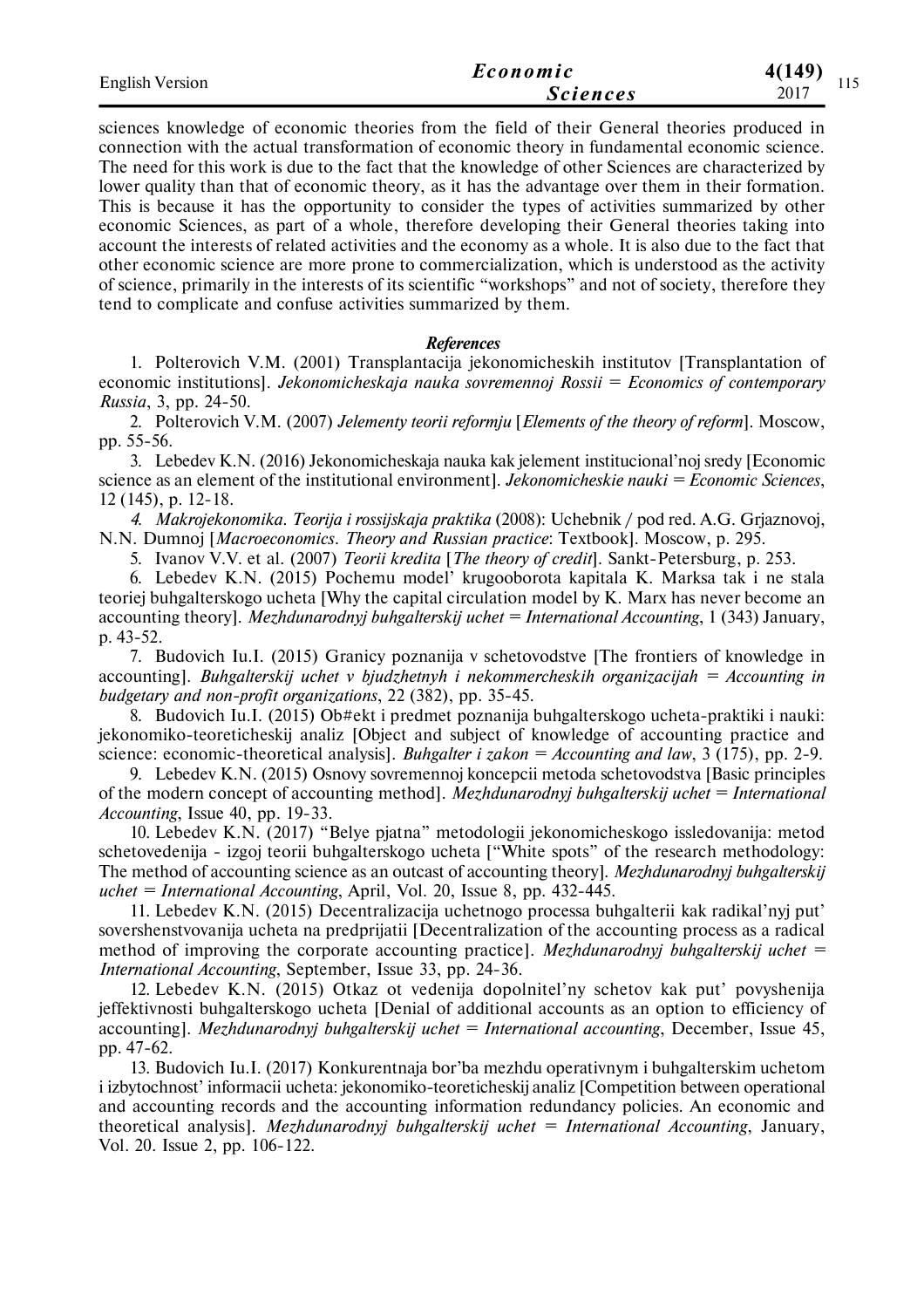| 116 English Version | Economic        | 4(149) |
|---------------------|-----------------|--------|
|                     | <b>Sciences</b> | 2017   |

14.Cygankov, K.Iu. (2007) *Ocherki teorii i istorii buhgalterskogo ucheta* [*Essays on the theory and history of accounting*]. Moscow, р. 193.

*Received for publication on 03.03.2017*

### **FOREIGN INVESTMENT INTO THE REAL SECTOR OF THE TRANSITIVE ECONOMY OF RUSSIA: APPROACHES OF INVESTORS AND DIRECTIONS OF INVESTMENTS**

© 2017 Platonova Elena Dmitrievna Doctor of Economics, Professor Moscow State University of Education 88, Vernadskogo prospect, Moscow, 119571, Russia E-mail: chair.etm@bk.ru

Approaches of the large western investors to investments in the real sector of the Russian economy were created under the influence of the geopolitical factors and the internal policy of the inclusion of the Russian market in the uniform geographical market along with other emerging markets and production placement optimization. The analysis of the directions of the foreign investments shows that foreign investors are not interested in investing in hi-tech sectors of the Russian economy that should be developed due to mobilization of the internal sources of investment and domestic technologies.

*Key words:* foreign investment, transitive economy, foreign direct investment, real sector of the economy.

#### $References$

1. Platonova E.D. *Sovremennaya teoriya i praktika nakopleniya (transformatsionnyy aspekt).* Monografiya, pod red. prof. E.V. Iufereva, Moscow, APKiPPRO, 2006 [Platonova E.D. (2006) *Modern theory and practice of accumulation (transformational aspect).* Monograph / Edited by prof. E. Iufereva. Moscow].

2. Zakon RSFSR ot 4 iyulya 1991 g. N 1545-I "Ob inostrannykh investitsiyakh v RSFSR" (s izmeneniyami i dopolneniyami) [Law of the RSFSR of July 4, 1991, N 1545-I "On Foreign Investments in the RSFSR" (with amendments and additions)]. Available from: http://base.garant.ru/ 10105717.

3. Federal'nyy zakon ot 09.07.1999 N 160-FZ "Ob inostrannykh investitsiyakh v Rossiyskoy Federatsii" [Federal Law of 09.07.1999, N 160-FZ "On Foreign Investments in the Russian Federation"]. Available from: http://www.consultant.ru/cons/cgi/online.

4. *Rossiya v tsifrakh 2008* (2008) : Krat. stat. sb. Rosstat. Moscow, p. 35 [*Russia in figures 2008* (2008) Short. St. sub. Rosstat. Moscow, p. 35].

5. *Investitsii v Rossii* 2003 (2003) Rosstat. Moscow, p. 12 [*Investments in Russia* (2003) Rosstat. Moscow, p. 12]. Available from: http://www.gks.ru/wps/wcm/connect/rosstat\_main/rosstat/ru/ statistics/enterprise/industrial/#.

6. Platonova E.D. i dr. Investitsionnaya praktika v real'nom sektore otechestvennoy ekonomiki: teoretiko-metodologicheskiy vzglyad na iskhodnuyu model' transformatsionnykh preobrazovaniy, *Internet-zhurnal "Naukovedenie"* [Platonova E.D. et al. (2012) Investment Practice in the Real Sector of the Russian Economy: a Theoretical and Methodological Perspective on the Initial Model of Transformations]. *Internet Journal Naukovedenie*, 4.

7. Rossiya i strany mira (2004) : Stat.sb. Rosstat. Moscow [*Russia and the countries of the world*, 2004. Rosstat. Moscow]. Available from: www.unctad.org/sections/dite dir/docs/ wir04 fs en en.pdf.

8. Platonova E.D., Bogomolova Iu.I. (2012) Osnovnye faktory formirovaniya sovremennykh vosproizvodstvennykh kontseptsiy (teoretiko-metodologicheskoy aspekt),  $\Box$  3 [Platonova E.D., Bogomolova Iu.I. (2012) The main factors of the formation of modern reproduction concepts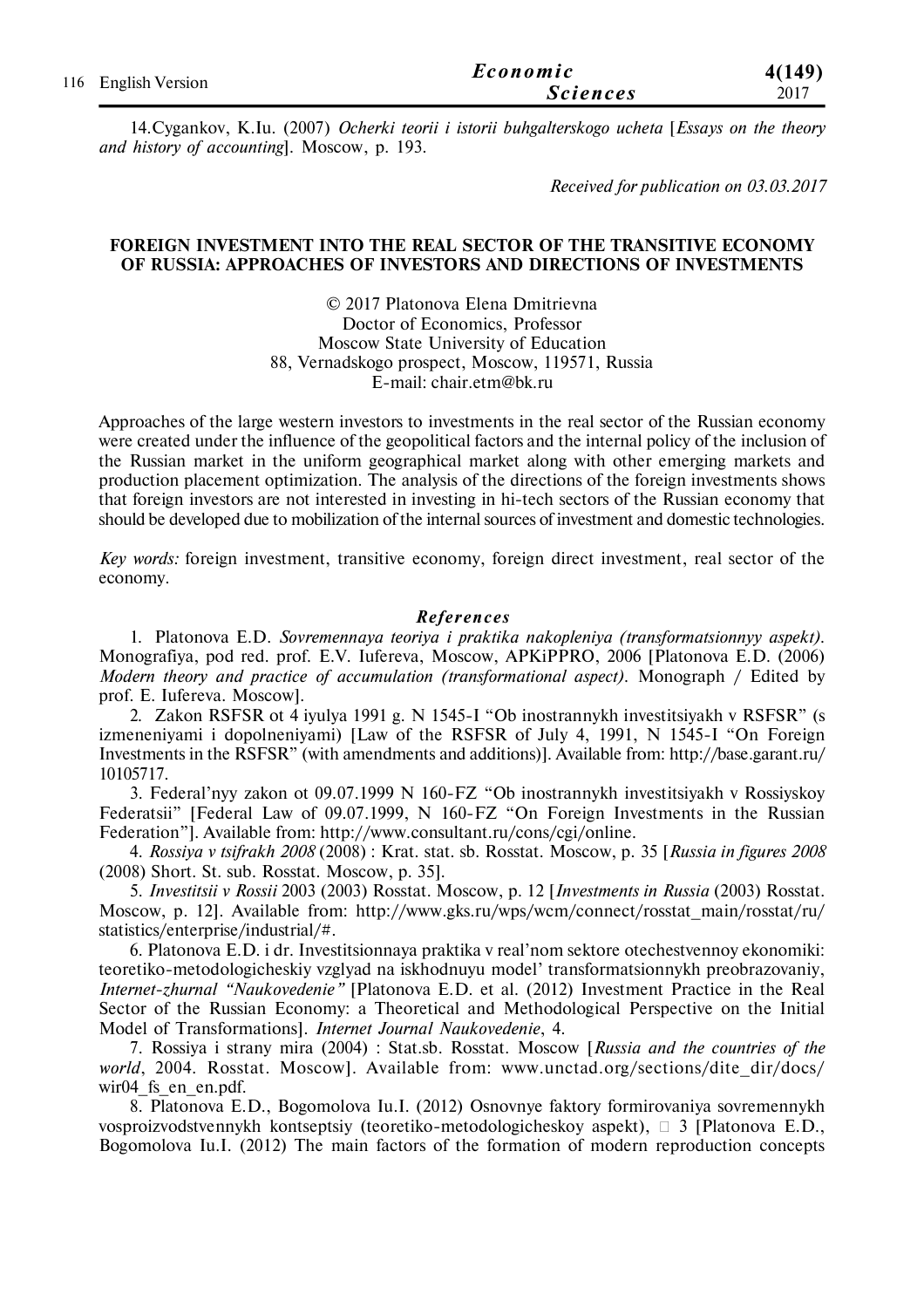| <b>English Version</b> | Economic        | 4(149) |
|------------------------|-----------------|--------|
|                        | <i>Sciences</i> | 2017   |

(theoretical and methodological aspect)]. *Internet-zhurnal "Naukovedenie" = Internet Journal "Naukovedenie"*, 3.

9. Platonova E.D., Stasiuk D.A. O konkurentnykh strategiyakh inostrannykh TNK na rossiyskom rynke [Platonova E.D., Stasiuk D.A. (2007) On competitive strategies of foreign TNCs in the Russian market]. *Contemporary competition = Sovremennaya konkurentsiya,* 3.

10. *OESR: obzory investitsionnoy politiki: Rossiyskaya Federatsiya*, 2006, p.14 [*OECD: Investment Policy Reviews: Russian Federation*, 2006, p. 14].

17. *OESR: obzory investitsionnoy politiki: Rossiyskaya Federatsiya, 2004, p.80*; *Investitsii v Rossii*, 2003, Moscow, Rosstat, 2003, p.135 [*OECD: Investment Policy Reviews: Russian Federation,* 2004, p. 14].

*Received for publication on 05.03.2017*

### **THE INFLUENCE OF INVESTMENT-INNOVATIVE PROCESSES ON ECONOMICAL ACTIVITY OF THE COUNTRY**

© 2017 Timirgaliev Ilias Naurzbaevich Samara State University of Economics 141, Sovetskoi Armii str., Samara, 443090, Russia E-mail: tin85@mail.ru

The development processes of investment-innovative activity are considered as an essential factor in economics growth. This research is dedicated to studying investment-innovative processes' impact on the market segment of economics. A government plays a crucial role in assistance of funding in innovative programs and projects, that's why it can effect on innovative activity of a country by protection of domestic and foreign investors' interests.

*Key words:* investment, innovations, innovative-investment activity, investor

Concluding the material in this article, we can claim that nowadays support of capital investment in innovative projects is priority, because innovations exactly facilitate economical growth in a country. The Russian Federation and the Republic of Kazakhstan intensively encourage innovative growth in the country. Activity of innovative development is may be increased by making favorable conditions for innovators and investors with implementation of the state programs. The aid in implementation of the stats programs is made by the development institutions, which give target grants, subsidies, tax benefits and tax exemption for entrepreneurs. With this purpose, it would be expedient to review all normative-legal documents in investment-innovative activity in dependence of the project significance, and also it is necessary adequately to estimate every received innovative projects and to choose the most acceptable one.

#### *References*

1. Egorova O.Iu. (2007) Improvement of the mechanism of stimulation of innovative activity : dis. kand. econ. sciences, Saint Petersburg, p. 178.

2. Mikhailov A.M. (2009) The implementation of economic and institutional interests of owners of factors of production : dis. … doct. ekon. sciences, Samara, p. 156.

3. Мikhailov А.М., Karova E.L. (2014) Key aspects of transformation of industrial production type to innovative. *Vestnik of Samara state University of Economics*, 3 (113), p. 54.

4. Мikhailov А.М., Pronina Е.Iu. (2013) Economic nature of intellectual capital and its relationship with human capital. *Vestnik of Samara state University of Economics*, 5 (103), p. 85.

5. Mikhailov A.M. (2007) Institutional forms of realization of interests of owners of factors of production. *Economic Sciences*, 10, p. 71-72.

*Received for publication on 04.03.2017*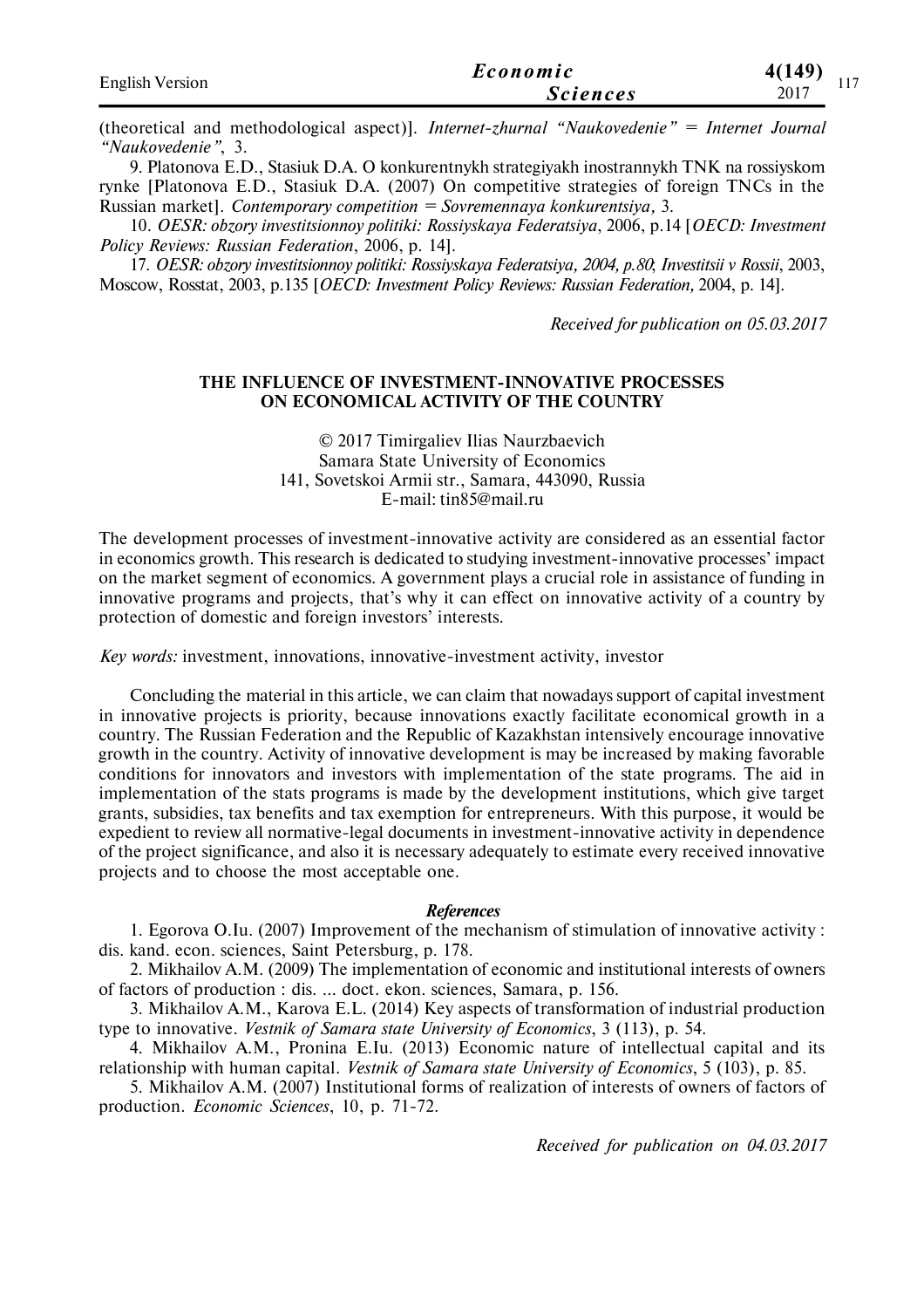| 118 English Version | Economic        | 4(149) |
|---------------------|-----------------|--------|
|                     | <b>Sciences</b> | 2017   |

# **REVIEW ARTICLE ON BOOK BY T. PIKETTY "CAPITAL XXI"**

© 2017 Zinchenko Elena Sergeevna analyst, master E-mail: zinchenkoelena@yandex.ru

This paper discusses and analyses some macroeconomic claims that are pointed out in the Thomas Piketty's book "Capital XXI", especially the issue of inequality as the main subject of studying. Herewith this article isn't a comprehensive review of all statements and proposals, considered in his book.

*Key words:* inequality, capital income, globalization, wealth, rent, poverty.

*Received for publication on 04.03.2017*

### **THE MAIN DIRECTIONS OF DEVELOPMENT OF ECONOMIC THOUGHT IN THE FIELD OF ENTREPRENEURSHIP**

© 2017 Konovalova Maria Evgenievna Doctor of Economics, Professor of Economic Theory © 2017 Kuzmina Olga Iurievna PhD in Economics, Associate Professor © 2017 Khanseviarov Rustam Idrisovich Doctor of Economics, Professor Samara State University of Economics 141, Sovetskoi Armii str., Samara, 443090, Russia E-mail: mkonoval@mail.ru; pisakina83@yandex.ru; rust1978@mail.ru

The article reveals the main directions of the evolution of economic thought about the problems of entrepreneurship as a special kind of human activity, which has a purely subjective exclusive character, which allows it to be identified as a specific prediction underlying the entrepreneurial function. It is proved that the implicit knowledge, formed in the brain of entrepreneurs, can be transformed with the help of information technologies into explicit tangible knowledge, transferred to a distance.

*Key words:* knowledge, entrepreneur, entrepreneurial function, network economy, information technology.

The modern development of socio-economic relations in the context of increasing Informatization continued to confer a specific interest in the content of entrepreneurship as an economic category. Apparent is the fact that the stability of the essence of entrepreneurship as an economic phenomenon changes its content due to comprehensive changes in the socio-economic conditions of the stages of civilization and technological paradigms that characterize the level of its development.

One of the main functions of entrepreneurship in the new economy is not only the ability to use new knowledge, but also to anticipate certain opportunities and prospects for future developments, that is, in order to be successful in the modern world, the entrepreneur needs to do today what will be in demand by society tomorrow. However, not only on the foreseeability depends on the result of entrepreneurial activity, but also on the conditions of its formation and functioning. The principle of economic liberalism, an important factor in the implementation of business functions. Only in terms of economic freedom of the market system to maximize profits under conditions of uncertainty and risk. Not as trite, but it is necessary "to catch the right time and be in the right place." These conditions form a system of infrastructure business activities. The level of development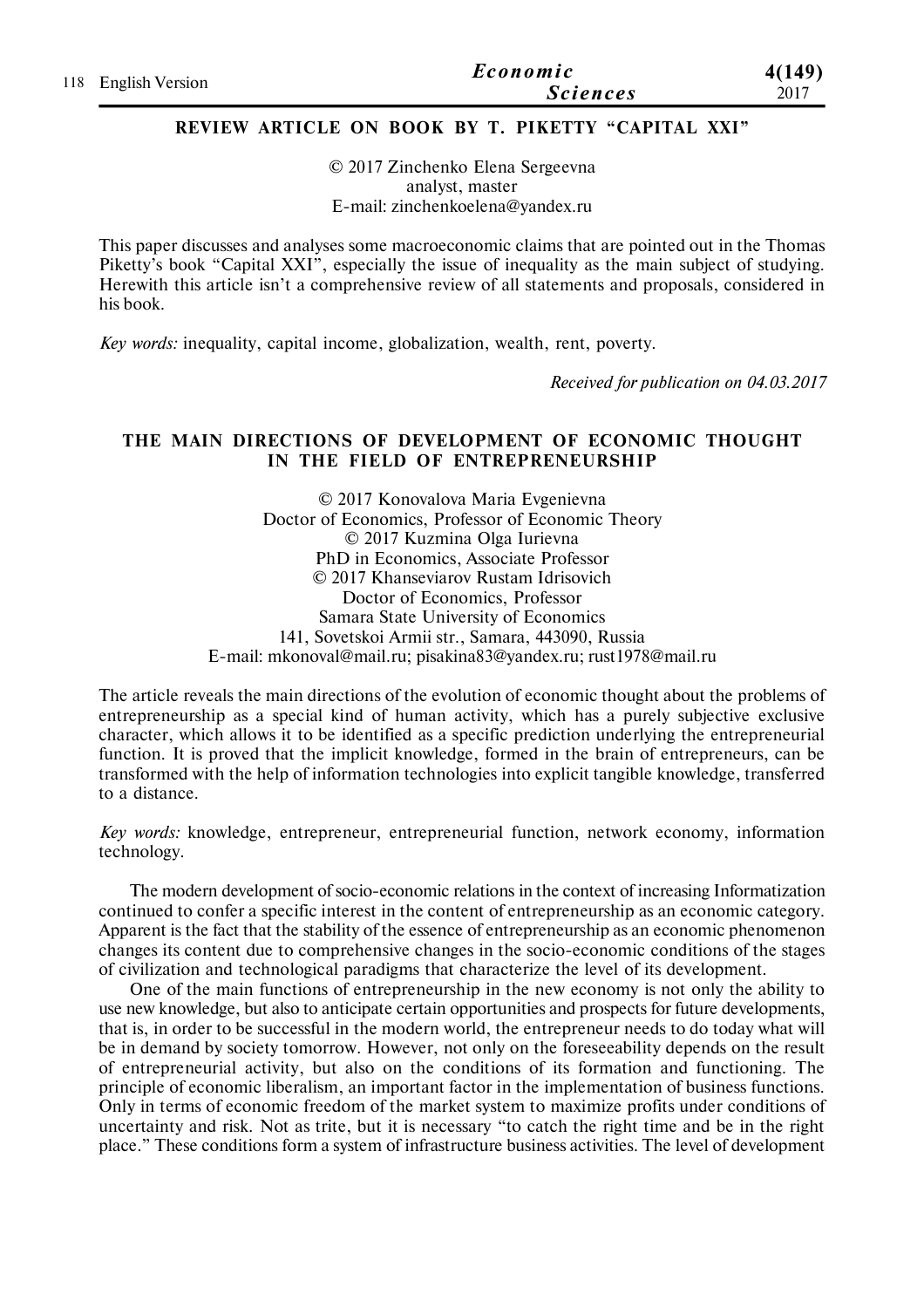| <b>English Version</b> | Economic        | 4(149)<br>110 |
|------------------------|-----------------|---------------|
|                        | <i>Sciences</i> | 2017          |

of this infrastructure determines the final quality of the business, as the entrepreneur will be successful and demanded on the market.

#### *References*

1. Bert F. (1956) Hozelitz The Early History of Entrepreneurial Theory. *Explorations in Entrepreneurial History 3*, 4, pp. 193-220.

2. De Soto H.U. (2008) Socialism, economic calculation and entrepreneurial function. Trans. With the English. V. Koshkina ed. A. Kuriaeva. Moscow ; Cheliabinsk, p. 61.

3. Schumpeter J. (1995) Capitalism, Socialism and Democracy. Moscow, p. 220-234.

4. Smith A. (2007) A study on the nature and causes of the wealth of peoples. Moscow, p. 443.

5. Bessolitsyn A.A. (2008) The history of Russian entrepreneurship: textbook allowance. Moscow, p. 11.

6. Kirzner I.M. Competition and Entrepreneurship, 65 and 69, p. 37.

7. Mintsberg G., Alstred B., Lempel J. (2001) School of Strategies. St. Petersburg, pp. 108-126.

8. Shmytov B.B. (2009) Some aspects of the new Russian economy. *Novaia ekonomika.* Ed. E.F. Avdokushina, V.S. Sizov. Moscow, p. 149.

*Received for publication on 06.03.2017*

# **ECONOMICS AND MANAGEMENT OF NATIONAL ECONOMY**

### **INFRASTRUCTURE VECTOR IN THE UTILIZATION AND FINANCING OF PPP PROJECTS IN THE REGIONS OF RUSSIA**

© 2017 Aliev Jamil Kamil-ogly Plekhanov Russian University of Economics 36, Stremianny lane, Moscow, 117997, Russia E-mail: dzhamil616@gmail.com

The article notes the actuality of public-private partnerships (PPPs) as a tool to enhance the infrastructure development in the economy of the regions of Russia, since the poor state of infrastructure increasingly reveals itself as the key reason for the lack of regions' investment attractiveness. The implementation of infrastructure projects on the basis of PPP system has a systematic positive effect for the socio-economic development of the Russian regions. First, it increases their investment attractiveness; secondly, it creates jobs and ensures additional tax revenues to the budget of the subject of Federation; finally, third, it provides the possibility of manoeuvre with the budgetary resources with an aim of their more efficient localisation in priority areas of funding. However, only an integral system of socio-economic strategies allows to highlight the most important "niches" for PPP projects, choose their most effective forms and provide these projects with necessary resources.

*Key words*: regional economy, strategic planning, public-private partnership, investment, regional infrastructure.

Under current conditions the utilization of various forms of public-private partnership (PPP) is one of the most effective means of overcoming the prolonged investment decline in the Russian economy, and as well an important lever of production and employment growth in its regional links. The implementation of infrastructure projects on PPP basis renders massive positive effect on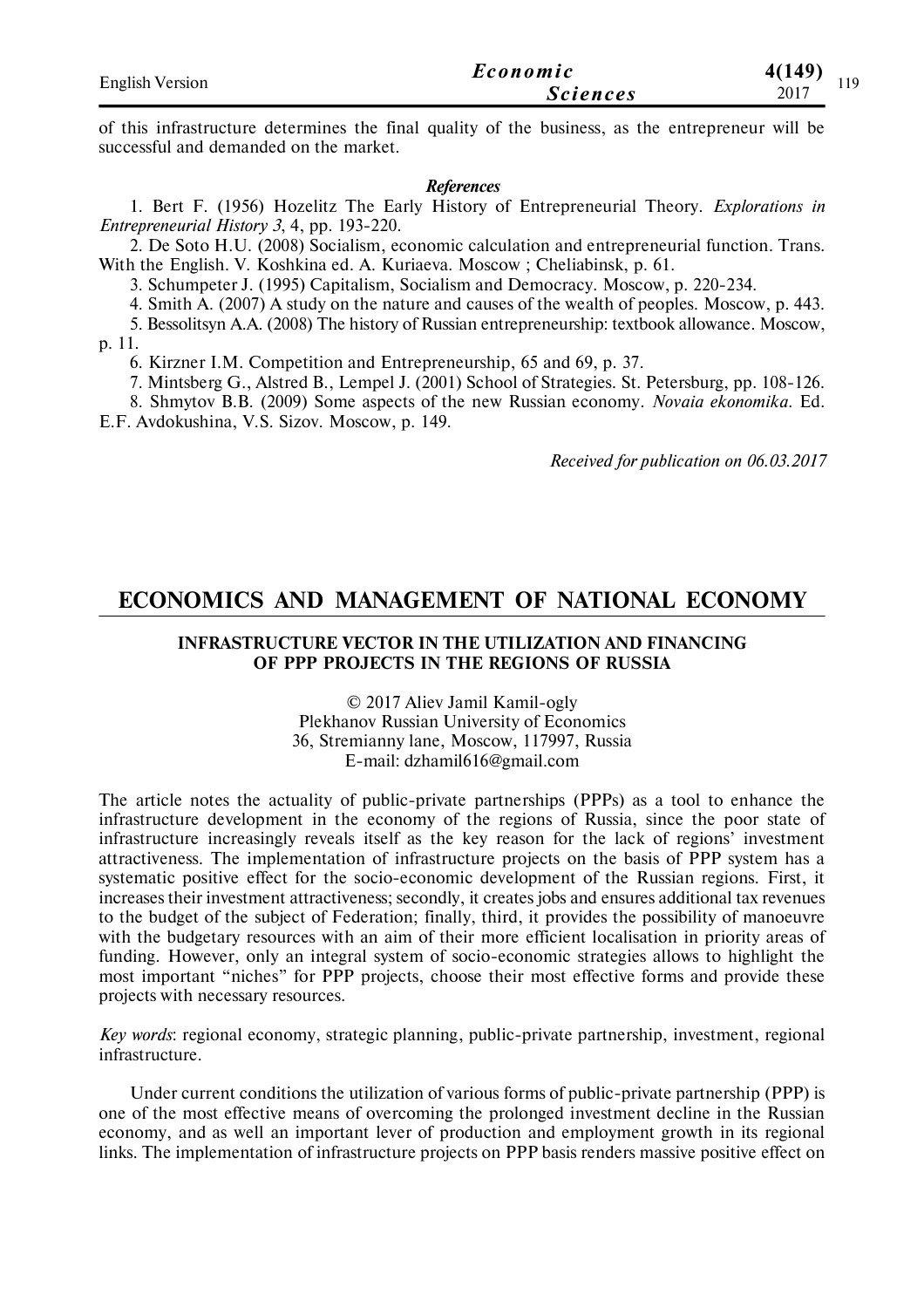| 120 English Version | Economic        | 4(149) |
|---------------------|-----------------|--------|
|                     | <i>Sciences</i> | 2017   |

socio-economic development of the Russian regions. PPP projects contribute to the growth of investment attractiveness of a region, using different types of PPP. Active implementation of PPP projects in a region creates new jobs and generates additional tax revenues for the regional budget. Besides, the attraction of private investors' funds in order to solve urgent economic and social problems, Russian regions gain the possibility of maneuver with budgetary funds with the aim of their more efficient localization in priority areas of funding. The branches of infrastructure in the economy of the region at present are the priority "field" for the implementation of PPP projects. In this group of industries the utilization of PPP practices allows not only to remove the excess voltage in the sphere of budget financing, but also to bring in these industries innovative technologies, modern management systems, etc. However, only an integral system of socio-economic strategies makes it possible to define the most important "niches" for the realization of projects of PPP, to choose its most effective forms and to provide these projects with necessary resources. However, PPP is not only an important instrument of realization of economic and social objectives, fixed in the strategies of socio-economic development of subjects of Federation. At the same time PPP as a system of special legal, economic, fiscal and other relations should be a integral part of strategic institutional planning at the regional level. In order to improve financial mechanisms of implementation of PPP projects at the regional level, it is important not only to elaborate sufficient variety of these mechanisms to match specific conditions in individual industries and economic activities, including infrastructure. Also it's important is to ensure the availability of the economic resources, providing a stable financing of a PPP project from both the private and public partner. The latter is achieved via diversification of financial instruments and sources of financing, providing a favourable environment for public and private borrowings; via formation of special reserve funds and the use of insurance mechanisms of various investment risks, possible in the implementation of PPP projects.

*Received for publication on 04.03.2017*

### **ANALYSIS AND EVALUATION OF INVESTMENT ATTRACTIVENESS OF THE PRIMORSKY TERRITORY**

© 2017 Oleinik Elena Borisovna Doctor of Economics © 2017 Eremin Alexander Iurievich Far Eastern Federal University 8, Sukhanova str., Vladivostok, Primorsky Krai, 690091, Russia

Dynamics of gross regional product and investments in the economy of Primorsky Krai were considered, revealing their causal relationship. Analyzed the economy of Primorsky Krai from the position of investment attractiveness, the main problems of attracting investments to the region.

*Key words:* gross regional product, investment attractiveness, investment dynamics.

There are all the main factors that determine investment attractiveness in Primorsky Krai. But starting in 2012, the investment risk in the region increased, and Primorsky Krai is included into group of regions with low investment potential. The question arises: why?

In spite of the diversified structure of the economy, the industrial sector is fairly underdeveloped. The region's economy has a strong commodity focus. Determined that the average real return on investment is only possible after 4 years (for enterprises of deep processing of resources, this period is extended to 8-10 years). And the background of the investment processes is the lack of a targeted investment policy and formal sustainable development priorities in the region. increase the risks of long-term investments and long-term lending conditions tightening explains the low investment attractiveness in Primorsky Krai. SWOT-analysis of the state of the economy of Primorsky Krai has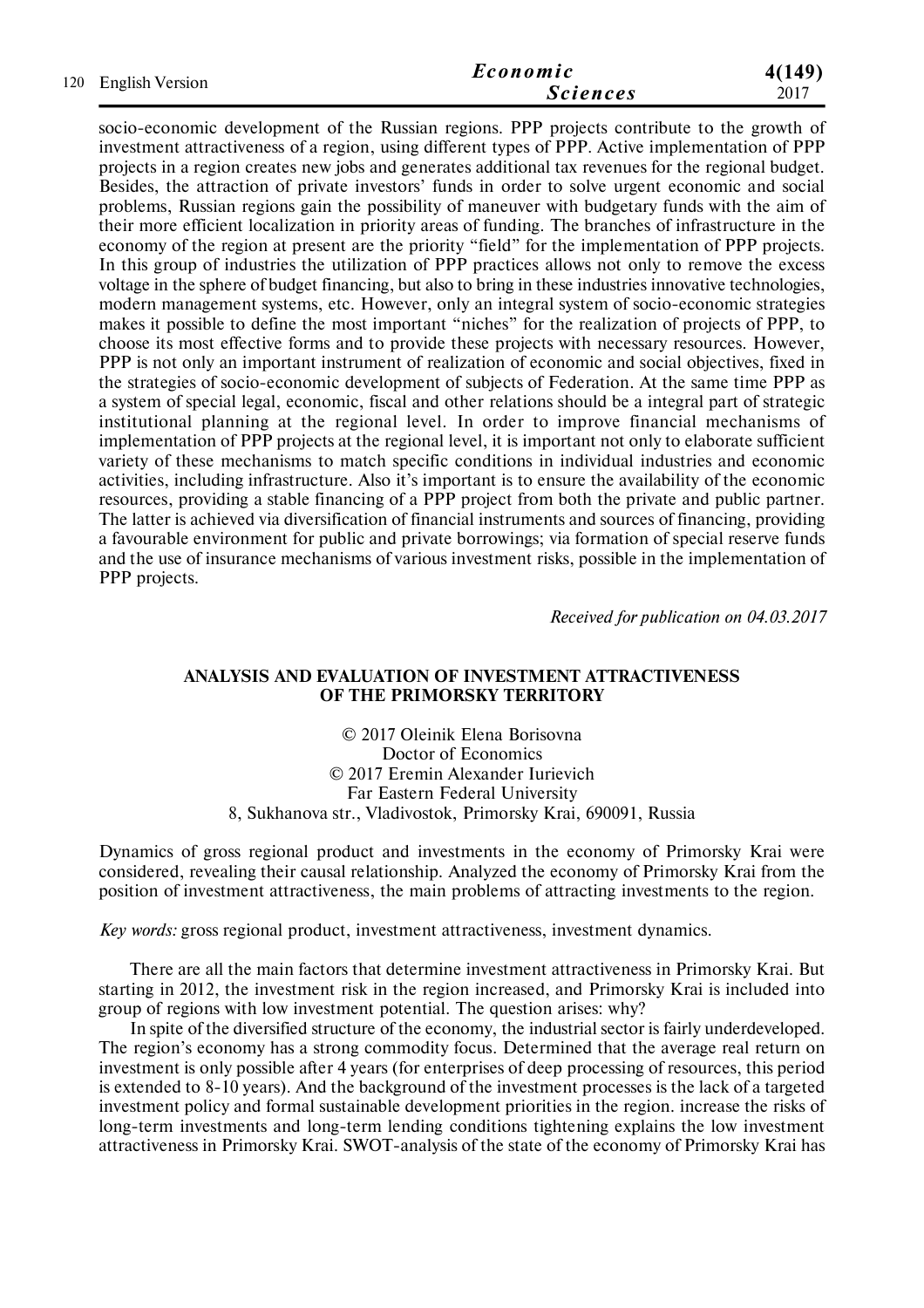| <b>English Version</b> | Economic        | 4(149)<br>$1^{\sim}1$ |
|------------------------|-----------------|-----------------------|
|                        | <i>Sciences</i> | 1/1<br>2017           |

allowed to identify the strengths and weaknesses of the region and the opportunities and threats of the external environment from a position of attractiveness.

The analysis of investment attractiveness in Primorsky Krai's economy can be used to improve the existing investment policies, minimizing its internal weaknesses and overcome external threats.

#### *References*

1. Unified interdepartmental information-statistical system. Available from: http://www.gks.ru/ wps/wcm/connect/rosstat\_main/rosstat/ru /statistics/databases/emiss.

2. The investment strategy of the Primorsky territory for the period up to 2018. The resolution of the Administration of Primorsky Krai from 23.12.2013 No. 495-PA. Available from: http:// docs.cntd.ru/document/460232173.

3. Institutional analysis of the dysfunctions of the state management of the economy (2016) : monograph. Ed. by V.S. Osipov. Moscow.

4. Oleinik E., Zakharova A. (2016) Structural approach to evaluating investments into the region economy. *Indian Journal of Science and Technology*, 9 (12), рр. 1-9.

5. Official website of the rating Agency RAEX. Available from: http://raexpert.ru.

6. Official site of territorial body of Federal state statistics service in Primorsky Krai. Available from: http://primstat.gks.ru.

*Received for publication on 05.03.2017*

### **ORGANIZATIONAL INNOVATION AND TECHNOLOGY FACTORS OF INCREASE OF EFFICIENCY OF THE RUSSIAN MACHINE-BUILDING**

© 2017 Tatarskih Boris Iakovlevich Doctor of Economics, Professor Samara State University of Economics 141, Sovetskoi Armii str., Samara, 443090, Russia Е-mail: oisrpp@mail.ru

The problems of the pace of development of domestic engineering. Analyzes the assessment of the main factors determining the possibility of cis-use industrial reserves of increase of the basic technical and economic indicators in the realities of Russia's economic development. The essential factors that determine the rate of technical and economic performance of the domestic engineering industry and marked the direction of the system modernization of material-technical base of the industry's leading domestic industry.

*Key words:* organization, innovation, technology factors, reserves, engineering, development, modernization, effectiveness, efficiency.

This article outlines the issues of further development of domestic machine building on the basis of solving the problems of effective use of interbranch and sectoral reserves in the context of the most important organizational and innovation-technological factors determining the dynamics of the functioning of the leading sub-sectors of the Russian machine-building complex. Prospective directions for accelerating the development of machine building in Russia are indicated on the basis of a systemic upgrade of its material and technical base. The main technical and economic reasons for the low rates of increasing the efficiency of machine building in the country are determined, which are mainly due to the lack of a real strategy for implementing industrial policy in the industrial sector of the Russian economy. There is a low efficiency of the system of management of scientific and technological progress at the interbranch level, including the low effectiveness of innovation management. Particular attention is paid to the problems of development of high technology subsectors of the machine building complex of the country and the quality of the workforce.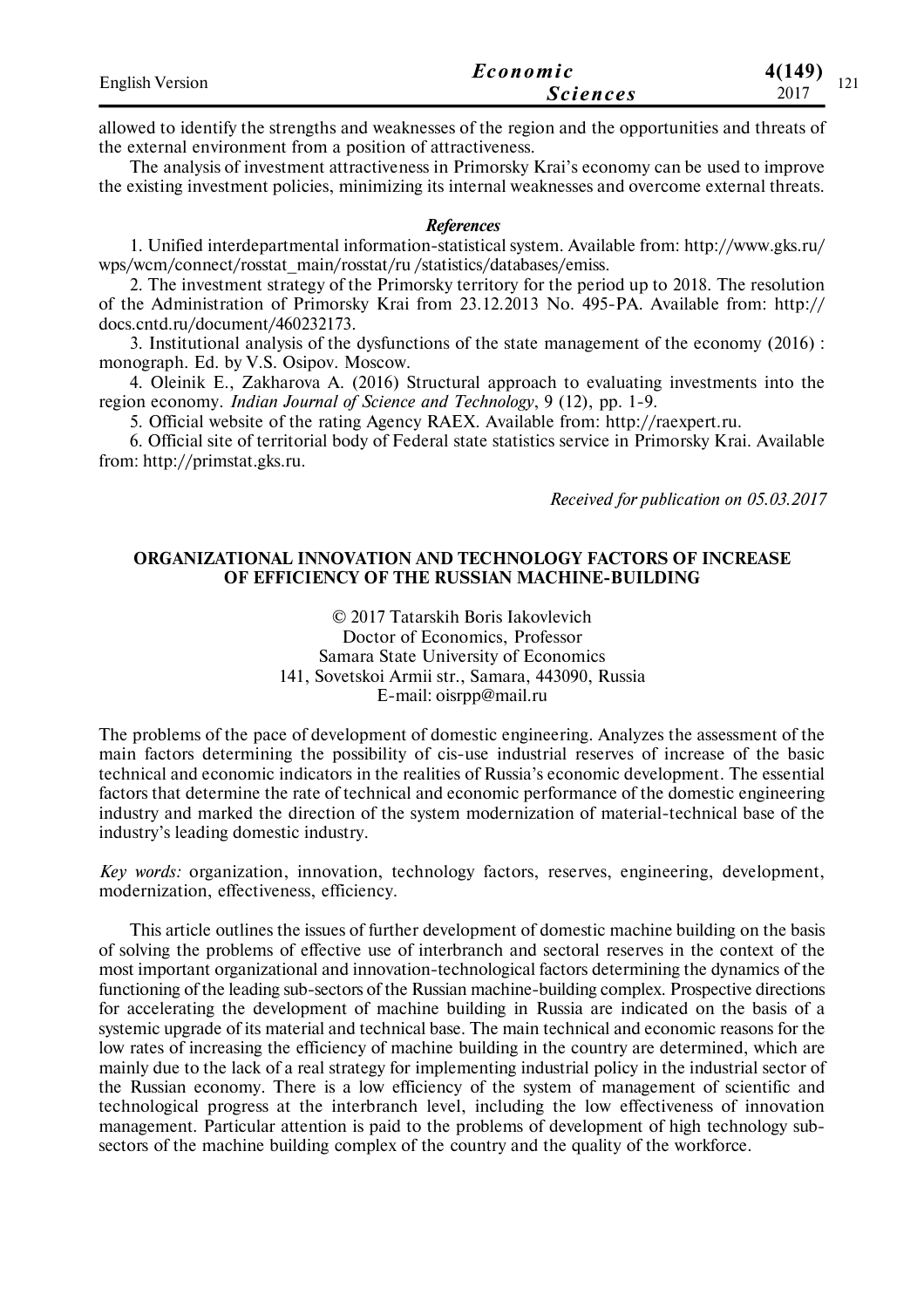|                     | Economic        | 4(149) |
|---------------------|-----------------|--------|
| 122 English Version | <b>Sciences</b> | 2017   |

### $References$

1. Glaziev S.Iu. (2016) Reflections on the state of economic security in Russia. *Investments in Russia*, 12, p. 15.

2. Fedorov O.V. (2017) Aspects of resource provision of new technological structures : monograph. Moscow, pp. 18-19.

3. Mikhailov A.M. (2007) Institutional forms of realization of the interests of owners of the factors of production. *Economic Sciences*, 10 (35), p. 71.

4. Mikhailov A.M., Karova E.A. (2014) Key aspects of the transformation of the production of industrial type in Inno-vacionnoe. *Vestnik of Samara State Economic University*, 1 (111), p. 54.

5. Mikhailov A.M. (2009) *Implementation of economic and institutional interests of the owners of the factors of production* : dis. ... doct. econ. sciences. Samara, p. 303.

6. Kuznetsov S.V., Gorin E.A. (2016) Scientific and technological development: incentives for acceleration and implementation mechanisms. *Innovations*, 7 (213), p. 34.

7. Iusupov R.M., Sokolov B.V. (2016) Strategies of scientific and technological development of the Russian Federation for the long-term period. *Innovations*, 7 (213), pp. 30-31.

8. Grigoriev L.M. (2016) Investments in fixed assets and sources of their financing. *Investments in Russia*, 11, pp. 10-13.

9. Mikhailov A.M. (2016) The evolution and interaction of production factors in the process of changing technological modes of production. *Economic Sciences*, 2 (135), p. 19.

*Received for publication on 02.03.2017*

### **MODELING AND DEVELOPMENT OF THE INSTRUMENTAL SYSTEM OF ANALYSIS OF THE QUALITY OF INFORMATION SYSTEMS OF OIL REFINERY ENTERPRISES**

© 2017 Pankov Alexander Nikolaevich Gukovo Institut of Economics and Law (branch) Rostov State Economic University (RSEU) 13a, str. Mira, Gukovo, Rostov region, 347871, Russia E-mail: info.giep@gmail.com

The need to develop an instrumental system for accounting for the components of the information system of an oil refining enterprise and assessing the quality of the information system is considered. The complex of visual models is shown in the form of a set of diagrams of the UML language that allows to reflect the processes of analyzing the quality of the information system of a refinery including: a domain model that reflects the key entities (technological process, workplace, information system component, installation, controller, resource, Partner, manufacturing company, etc.), their attributes and their interrelationships; Model of processes for analyzing the quality of the information system in the form of activity diagrams. The models of the architecture of the "Automation Map" system are described, including a diagram of packages (modules), a component diagram, an interaction diagram, which allow to describe the design solutions for creating a tool system for assessing quality.

*Key words:* tooling system accounting information system components and complex visual models, analysis of quality information systems.

#### *References*

1. Buch G., Jacobson A., Rambo J. (2007) The language of UML. User's Manual. 2nd ed. Moscow.

2. Vtiurin V.A. (2006) Automated control systems for technological processes. Fundamentals of process control systems. Saint Petersburg.

3. Efimov E.N. (2015) The analysis of factors of efficiency of IT projects of enterprises. *Financial researches*, 2 (47), pp. 136-142.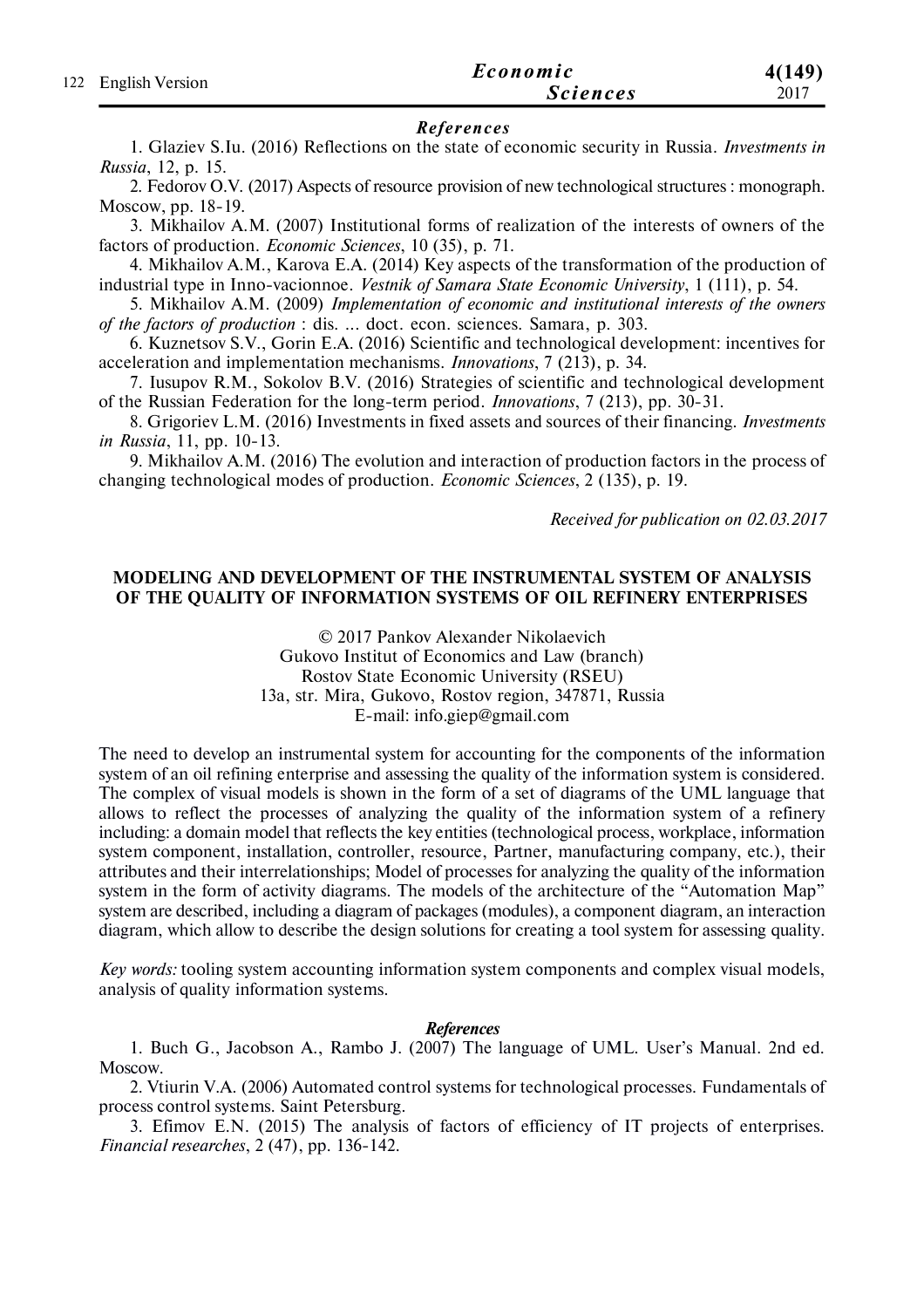| <b>English Version</b> | Economic        | 4(149)<br>$\sim$ |
|------------------------|-----------------|------------------|
|                        | <i>Sciences</i> | $1 - 1$<br>2017  |

4. Ivashkina E.N. et al. (2011) Intellectualization of oil refining processes using computer modeling systems. *Izvestiya TPU*, 5, pp. 80-86.

*Received for publication on 06.03.2017*

### **THE USE OF A MATRIX OF OUTSOURCING TO EVALUATE BUSINESS DEVELOPMENT**

© 2017 Meshcheriakova Svetlana Anatolievna PhD in Economics, Associate Professor of General Management Kazan (Volga Region) federal university 18, Kremlevskaia str., Kazan, Republic of Tatarstan, 420008, Russia E-mail: s-lanam@mail

Additional units often hinder the development of core business since the company's management has to ensure that these services bam more attention than the development of the company. In addition, for support-ing at the appropriate level providing services, significant funds are allocated. The practice developed a number of methods that allow to make a conclusion: whether or not to develop this area within the company or it makes sense to outsource. Often used for this matrix analysis. Reliable and fairly simple method when developing strategy-related decisions is the matrix of outsourcing. The main advantage of the matrix, allowing to obtain the answer to the question of what type of business it is necessary to develop and which to outsource is its simplicity. The article describes the mechanism of the analysis of additional features of production from the point of view of transmitting them to third parties with the help of a matrix of outsourcing.

*Key words:* outsourcing matrix outsourcing, outsourcer, worth-ing production, the efficiency of outsourcing.

*Received for publication on 03.03.2017*

### **MARKETING ANALYSIS OF THE REGIONAL MARKET OF CHEESE**

© 2017 Surai Natalia Mikhailovna

PhD in Technical Sciences, Associate Professor of "Economy and management at enterprises of small and average business" Department, Deputy Director of the Institute of Economics, Management and Law © 2017 Sterlikov Fiodor Fiodorovich Doctor of Economics, Professor of "Economy and management at enterprises of small and average business" Department Moscow State University of Technologies and Management named after K.G. Razumovskiy (First Cossack University) 73, Zemlianoi Val, Moscow, 109004, Russian © 2017 Maiorov Alexander Albertovich Doctor of Technical Sciences, Professor, Director Siberian Research Institute of Cheesemaking 66, Sovetskoi Armii str., Barnaul, Altai Krai, 656016, Russia

E-mail: oet2004@yandex.ru

The article analyses dynamics and structure of the import substitution policy and export-oriented economy in the field of food and processing industry of the agroindustrial complex of the region for all major positions food products. Special attention is paid to the manufacture of cheese - with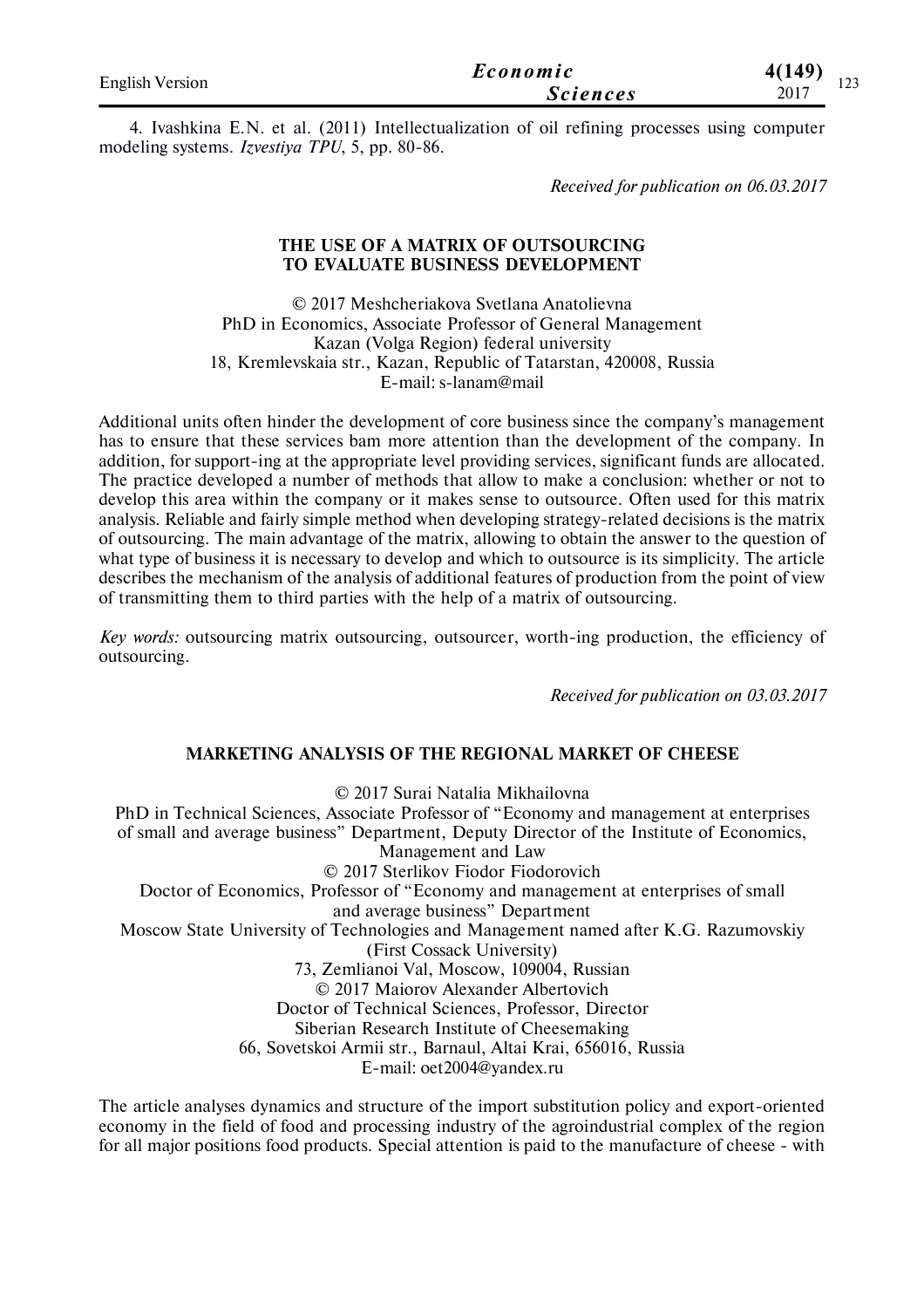| 124 English Version | Economic        | 4(149) |
|---------------------|-----------------|--------|
|                     | <b>Sciences</b> | 2017   |

the elite brands of the Altai territory. Proposed directions for the development of cheese-making industry.

*Key words:* import substitution, production of cheese and cheese products, the assortment of produced cheese, the capacity of the market of cheese and cheese products, the dynamics of the volume of milk procurement, profitability cheeses.

*Received for publication on 01.03.2017*

# **FINANCE, MONEY CIRCULATION AND CREDIT**

### **THE ROLE OF INTERNAL AUDIT IN THE SYSTEM OF CORPORATE GOVERNANCE OF THE BANK:INTERNATIONAL AND RUSSIAN PRACTICE**

© 2017 Kievich Alexander Vladimirovich Doctor of Economics, Professor of Economics and Finance Enterprises and Industries Department International Banking Institute 60, Nevskii prospect, Saint-Petersburg, 190000, Russia © 2017 Gudovskaia Liubov Valerievna PhD in Economics, Associate Professor of Banks, Financial Markets and Insurance Department Saint-Petersburg State University of Economics 21, Sadovaia str., Saint-Petersburg, 191023, Russia E-mail: a.v.kievich@yandex.ru, gudovskaya.finec@mail.ru

The article examines internal audit within the framework of the bank's corporate governance, shows international approaches, as well as assesses the Russian practice of organizing internal audit of the bank.

*Key words:* вanks, corporate governance, internal audit.

*Received for publication on 03.03.2017*

## **KEY RATE - THE ELEMENT OF ANTI-CRISIS POLICY OF THE CENTRAL BANK OF THE RUSSIAN FEDERATION**

© 2017 Slavin Sergei Nikolaevich Head of Sales Department for Small and Medium Businesses Branch "St. Petersburg", JSC "Ural Bank for Reconstruction and Development" 10A, procpect Vladimirskii, Saint-Petersburg, 191025, Russia E-mail: sergeys19@yandex.ru

Considered the anti-crisis policy of the Central Bank of the Russian Federation at the end of the 2014-2015 Study aimed at studying the politics of crisis management in the money market through changes in the key rate of the Central Bank of the Russian Federation and the impact of this policy to regulate inflation.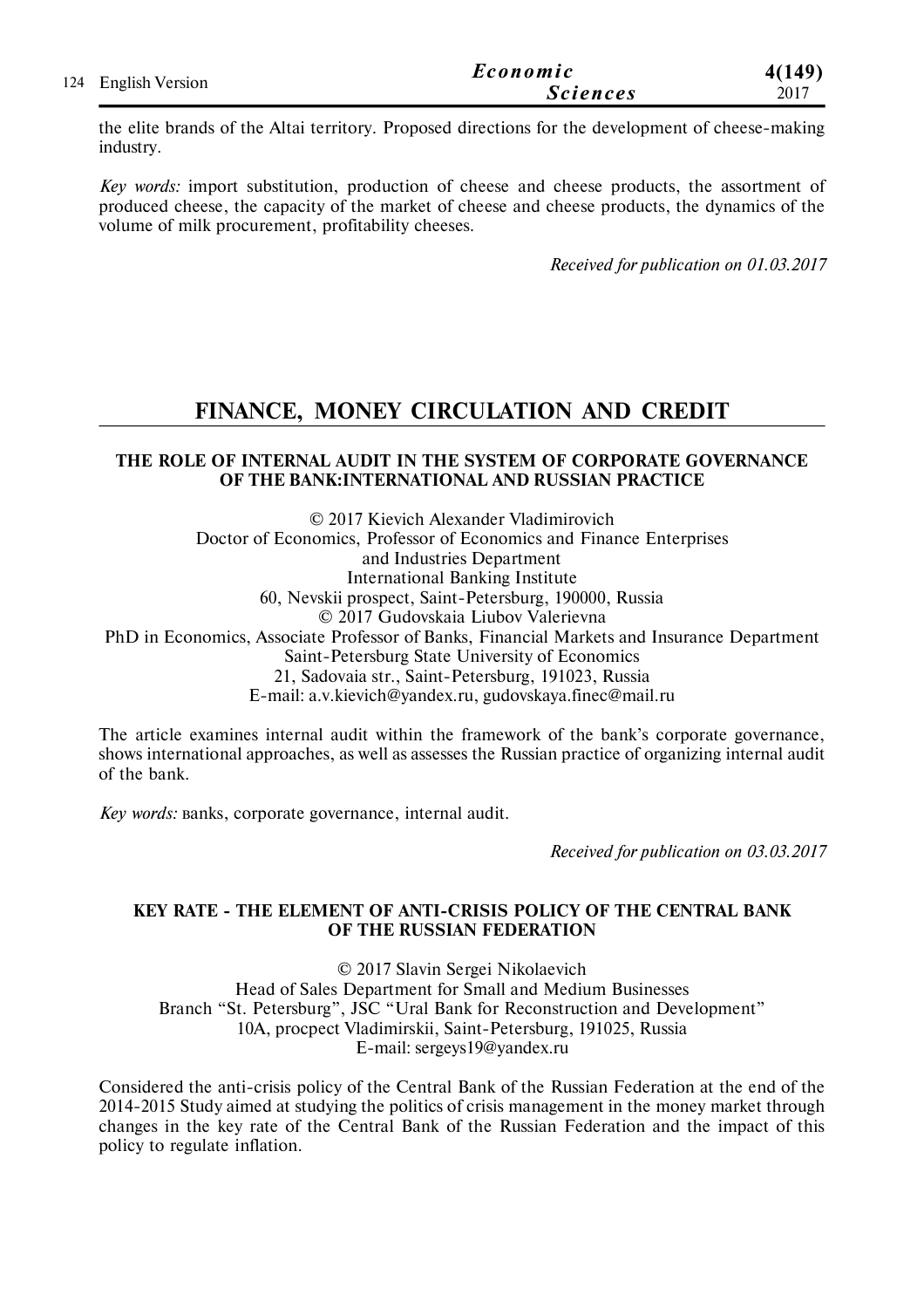| <b>English Version</b> | Economic        | 4(149)<br>$1 \cap \mathcal{E}$ |
|------------------------|-----------------|--------------------------------|
|                        | <i>Sciences</i> | $1 - 1$<br>2017                |

*Key words:* Central Bank of the Russian Federation; economy; key rate; inflation; economic recession; Russia; the ruble, credit.

The key rate of the Central Bank of the Russian Federation is a key indicator of the cost of resources for the banking sector and contributes to the change in the money supply in the economy. Competent policy in the field of setting of the key rate can affect such macroeconomic parameters of the economy as inflation, GDP and so on. The relevance of the topic due to the need for policy analysis of the Central Bank of the Russian Federation in the acute phase of the current economic crisis in Russia in order to develop further the policy for regulating the value of money in the economy and inflation. The purpose of this study to analyze the policy of the Central Bank of the Russian Federation on regulation of the key rate for the development of the forecast for further changes in the value of money with the aim of keeping inflation within the specified range and the resumption of economic growth in Russia. Based on the analysis of available statistics on inflation, GDP, exchange rate and dynamics of change in the key rate of the Central Bank of the Russian Federation were the major findings. First, the sharp increase in the key rate of the Central Bank of the Russian Federation in December 2016 was a forced measure, but overdue. Second, the overall policy changes in the key rate of the Central Bank of the Russian Federation has led to the achievement of the main goal to prevent a sharp rise in inflation and a significant reduction in monthly inflation, which led, despite the relatively high level of inflation in 2015, to create the necessary prerequisites for the reduction of inflation in 2016 and prerequisites for recovery of the Russian economy on a small economic growth in the coming years.

*Received for publication on 06.03.2017*

### **THEORETICAL BASES OF HOUSING MORTGAGE LENDING AND MODERN PRACTICE OF ITS DEVELOPMENT IN RUSSIA**

© 2017 SavinovaValentina Andreevna Doctor of Economics, Professor © 2017 Samsuni Anna Iurievna Samara State University of Economics 141, Sovetskoi Armii str., Samara, 443090, Russia E-mail: SavinovaVA@yandex.ru, annasamsuni@mail.ru

The problem of developmentof mortgage lendingand provisionthe population of Russia with affordableandcomfortable housingremains fundamental in modern Russia. Despiteof its active development, characterized by increasing not onlyinthe amount of loansissuedbut also in the number of loan products, which increasingly take into account the requirements of borrowers, the contribution of mortgage operations to financing housing remains extremely low. At the same time, the world practice considers this loan product as the effective mechanism for solving the problem at issue.

*Key words:* housing mortgage lending, peoples' savings, refinancing, securitization.

*Received for publication on 31.02.2017*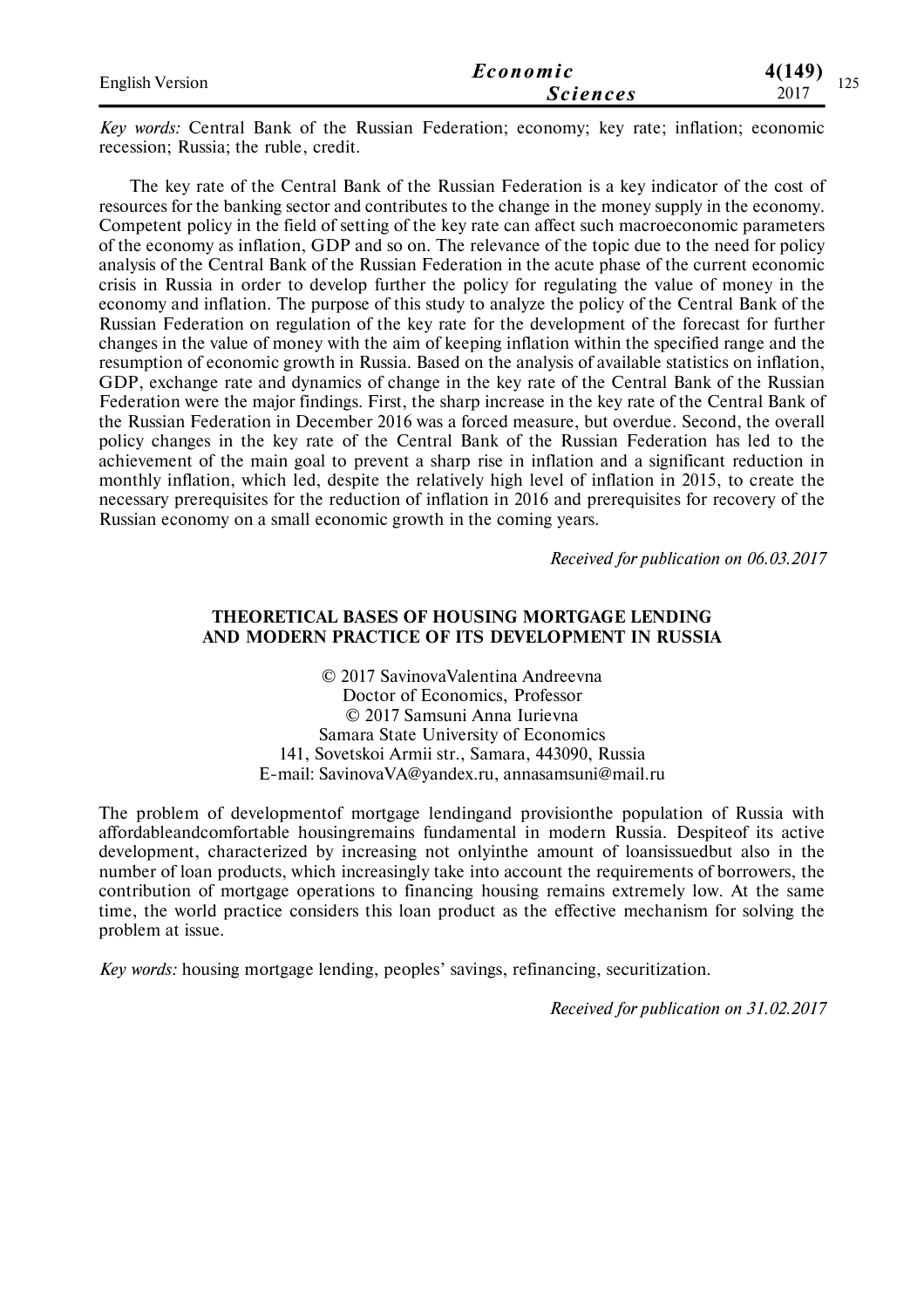# **BOOK KEEPING, STATISTICS**

### **THE METHODOLOGY OF STATE REGULATION IN THE SPHERE OF HEALTH SERVICES IN THE CONDITIONS OF REFORMING THE BUDGET PROCESS**

© 2017 Korobkova Oxana Konstantinovna PhD in Economics, Associate Professor, Associate Professor of Accounting, Analysis and Economic Security Department Khabarovsk State University of Economics and Law 134, Tikhookeanskaia str., Khabarovsk, 680042, Russia E-mail: korobkova.ok@yandex.ru

The article is devoted to analysis of the methodology of state regulation in the field of health services. The study is relevant since the development of Russia's sphere of health services is one of the priority directions of state policy. The paper discusses the role of government regulation of health care; describes the similarities and differences of organization of state (municipal) institutions of the health sector in the conditions of reforming the budget process. Generalized and systematized methods of state regulation of health services.

*Key words:* healthcare, government regulation, government services sector, the methodology of state regulation.

The role of state influence on the sphere of health services in the conditions of reforming the budget process is very large, so as is through the management structure and different methods. The need for state regulation in the field of health services due to the following reasons: the greater the social importance of the services provided, which determines the quality of life of the population; the development of the services sector provides the region's economic growth, increases employment, increases the income of the budget; high percentage of wear state producers of health services. State regulation of health care is a system of measures of legislative, Executive and Supervisory nature, carried out by competent state agencies of health, to the stabilization and adaptation of the health system to changing conditions. Methods of state regulation of the health sector is a set of methods, techniques and instruments through which the state performs its regulatory functions and achieve its goals. We generalized methods of state regulation of health services. Social insurance health care system involves a balanced combination of all four groups of methods that provides the flexibility of the health sector, its high degree of adaptability.

Administrative methods of regulation of health services in the social insurance system, health organization designed to ensure the availability and quality of services to all citizens, regardless of their social status and income level. That is, the organizational methods belonging to the group of administrative methods of state regulation are implemented using instruments such as standardization, licensing, certification, administrative restrictions, financial programs and plans. The main legal method is the provision of a legal base in the sphere of services and the monitoring of its implementation. That is, the legal methods of state regulation implemented through laws, standards, regulations, guidelines and budget.

Economic methods of regulation are based on material interests, the people, organizations, natural and legal persons and the state and the conditionality of the actions of the subjects of these interests. Tools of influence on the producers of health services, allowing the authorities to implement economic methods of regulation are: government funding, tax benefits, public investments; reducing the tax burden; government contracts, loans, grants, subsidies, compensation, expressed in form of incentives-drivers.

Socio-psychological methods of regulation of the health sector represent the indirect methods of influence: social advertising, ban on Smoking and drinking alcoholic beverages in public places, age restrictions on the sale of alcohol and cigarettes, health information sites.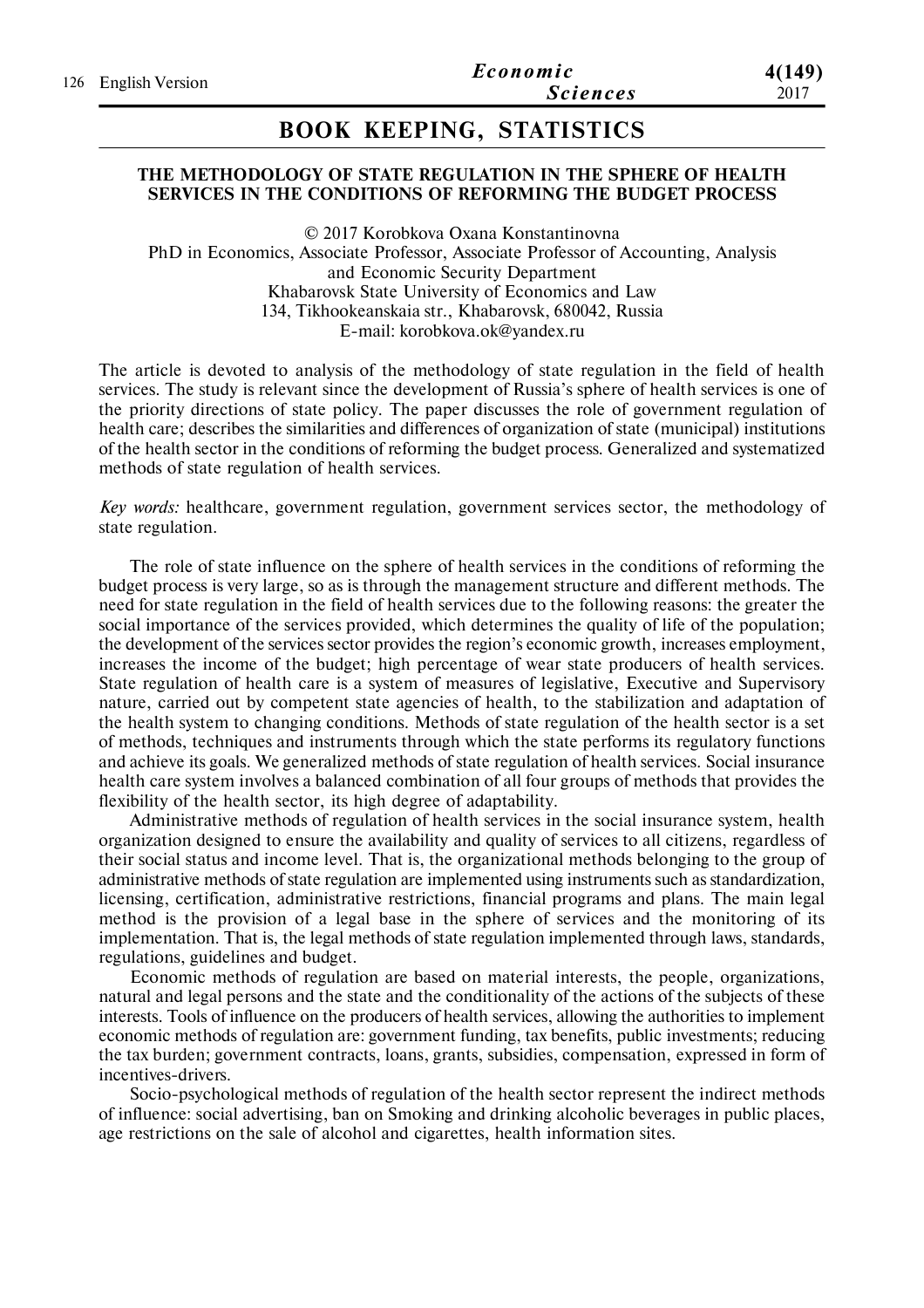| <b>English Version</b> | Economic        | 4(149)<br>$\sim$ $\sim$ $\sim$ |
|------------------------|-----------------|--------------------------------|
|                        | <i>Sciences</i> | 2017<br>. <i>. .</i>           |

Thus, state regulation in the sphere of health, is a complex of organizational and economic mechanisms of state influence on the activity of producers of health services, the purpose of which is to provide quality and accessible services; promotes resistance to environmental influences and the development industry.

#### *References*

1. Korobkova O.K. (2010) *Organizacionno-ehkonomicheskie osnovy sistemy zdravoohraneniya* [*Organizational and economic foundations of the healthcare system*]. Moscow, 300 p.

2. Levkevich M.M., Rudlickaya N.V. (2011) Metodicheskie aspekty ocenki kachestva gosudarstvennyh uslug v sisteme obyazatel'nogo medicinskogo strahovaniya [Methodological aspects of evaluating the quality of state services in system of obligatory medical insurance]. *Sibirskaya finansovaya shkola*, 4(87), pp. 33-38.

3. Morgunov V.I., Garmashov V.S. (2012) Organizacionno-ehkonomicheskij mekhanizm innovacionnogo razvitiya municipal'nyh uslug [Organizational-economic mechanism of innovative development of municipal services]. *RISK: Resursy, informaciya, snabzhenie, konkurenciya*, 2, pp. 117-121.

*Received for publication on 06.03.2017*

## **WORLD ECONOMY**

### **THIS IS THE NEW NORMAL AS THE IMPORTANT ISSUE OF GLOBAL DEVELOPMENT AND FACTOR CHANGES IN THE GEOECONOMIC BALANCE OF FORCES**

© Konina Natalia Iurievna PhD in Economics, Head of Management, Marketing and Foreign Economic Operations Department Moscow State University of International Relations of the Ministry of Foreign Affairs of Russian Federation 76, Vernadski prospect, Moscow, 119454, Russia E-mail: nkonina777@gmail.com

Global economy and trade are characterized by multiple poles and forces with many growing markets, but financial globalization has the opposite direction. Domination of the US dollar as the main reserve world currency, as well as the financial institutions of the United States, determines the specific distribution of world income. The economic situation is characterized by a "new normality" against the backdrop of the exhaustion of the opportunities for extracting superprofits on the basis of existing productive forces. The policy of ultra-low interest rates, carried out by central banks of developed countries, along with quantitative easing did not lead to the restoration of economic development rates and increased imbalances in the world economy.

*Key words:* new realities of the world economy, new normality, slowdown in growth, volatility, uncertainty, globalization, development tendencies, competitiveness, sanctions.

### *References*

1. Abbas J.A. (2013) Global economic challenges: the pressing and visible issues. *Competitiveness Review: An International Business Journal*, vol. 23, iss. 3, pp.192-198.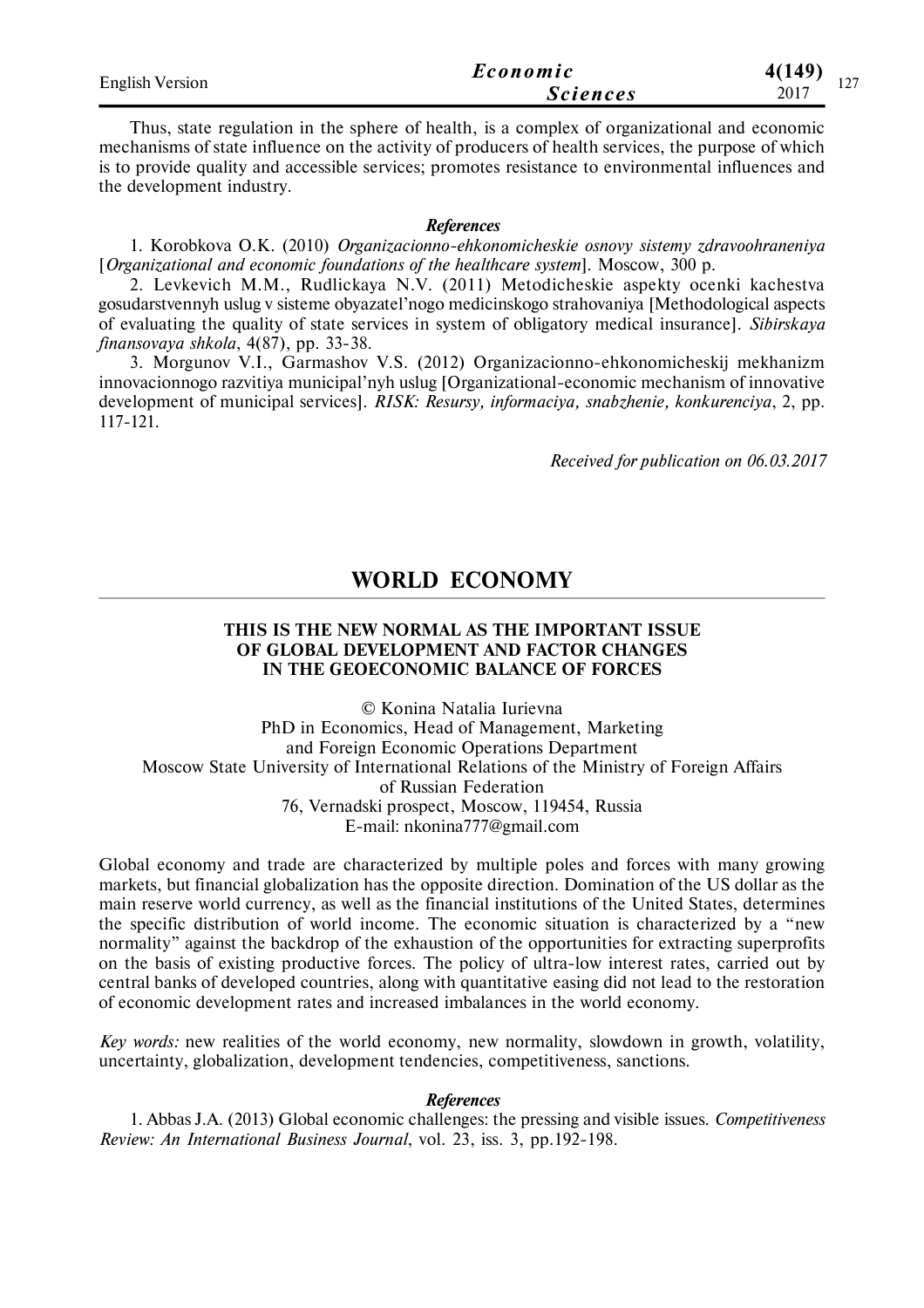| 128 English Version | Economic        | 4(149) |
|---------------------|-----------------|--------|
|                     | <b>Sciences</b> | 2017   |

2. Buckley P.J. (2011) The Impact of Globalisation and the Emergence of the Global Factory, in Ravi Ramamurti, Niron Hashai (ed.) The Future of Foreign Direct Investment and the Multinational Enterprise (Research in Global Strategic Management, Volume 15) Emerald Group Publishing Limited, pp. 213-249.

3. Feldkircher M., Huber F., Moder I. (2015) Towards a New Normal: How Different Paths of US Monetary Policy Affect the World Economy. *Economic Notes*, 44, рр. 409-418.

4. International Monetary Fund (IMF) (2015) Where Are We Headed? Perspectives on Potential Output. World Economic Outlook: Uneven Growth-Short- and Long-Term Factors (April), рр. 70-110.

5. Krugman P. (2014) Four Observations on Secular Stagnation. In Secular Stagnation: Facts, Causes, and Cures, 61-8. Ed. by C. Teulings, R. Baldwin. London.

6. Sirkin H.L., Hemerling J.W., Bhattacharia A.K. (2008) Globality: challenger companies are radically redefining the competitive landscape. *Strategy & Leadership*, vol. 36, iss. 6, pp. 36-41.

7. Scholte J.A. (2010) Governing a more global world. *Corporate Governance: The international journal of business in society*, vol. 10, iss. 4, pp. 459-474.

8. Forbes Global 2000 of 2015. *Forbes*, 06, The May, pp. 14-47. Available from: http:// www.forbes.com/sites/forbes/2015/05/06/annual-global-2000-the-worlds-biggest-public-companies/ #5294197c120e.

9. Mapping Global Markets 2008 / McKinsey Global Institute. pp. 11-17. Available from: http://www.mckinsey.com/mgi/publications/fifth\_annual\_report\_Executive\_Summary.asp; Global stock values top \$50 trln: industry data//Reuters.- 2007.-21st March.

*Received for publication on 01.03.2017*

### **TRANSFORMATION OF GLOBAL ECONOMIC MODE: THEORETICAL-METHODOLOGICAL COMPREHENSION**

© 2017 Voronkova Oxana Nikolaevna

PhD in Economics Science, Associate Professor of Department "World economic, politic and globalization"

© 2017 Akopova Elena Sergeevna

Grand PhD in Economic sciences, professor of department "Commerce and Logistic"

Rostov State Economic University

69, B. Sadovaia str., Rostov-on-Don, 344002, Russia

E-mail: vipoksanka@yandex.ru, akopova-sovet@mail.ru

Imbalance and turbulence of world economic development affects the functioning of any socioeconomic system. Each stage of world economic development goes through transformational changes, a series of fluctuations and bifurcations. Theoretical and methodological comprehension of system characteristics and vectors of transformation of the international system and global economic mode allows to create adaptive strategies for the effective development of subjects of mega-, macro-, meso - and microlevels in a new environment.

*Key words:* transformation, global economic mode, the international system, actors of the world economy.

#### *References*

1. Shevchenko O.M., Akopova E.S., Samygin S.I. (2017) Ekonomicheskaya globalizatsiya i eye vliyaniye na rost konfliktov v sovremennom mire. *Gumanitarnyye. sotsialno-ekonomicheskiye i obshchestvennyye nauki*, 1, рр. 75-82. Available from: http://online-science.ru/userfiles/file/ uu7xbrubvt41bykivv3zbjlud71yaqxq.pdf.

2. Anisimov A.M., Popova A.A. (2016) Strukturno-topologicheskiy analiz vzaimodeystviya aktorov mirokhozyaystvennoy sistemy: na primere issledovaniya integratsii stran ES i EAES. *Vestnik*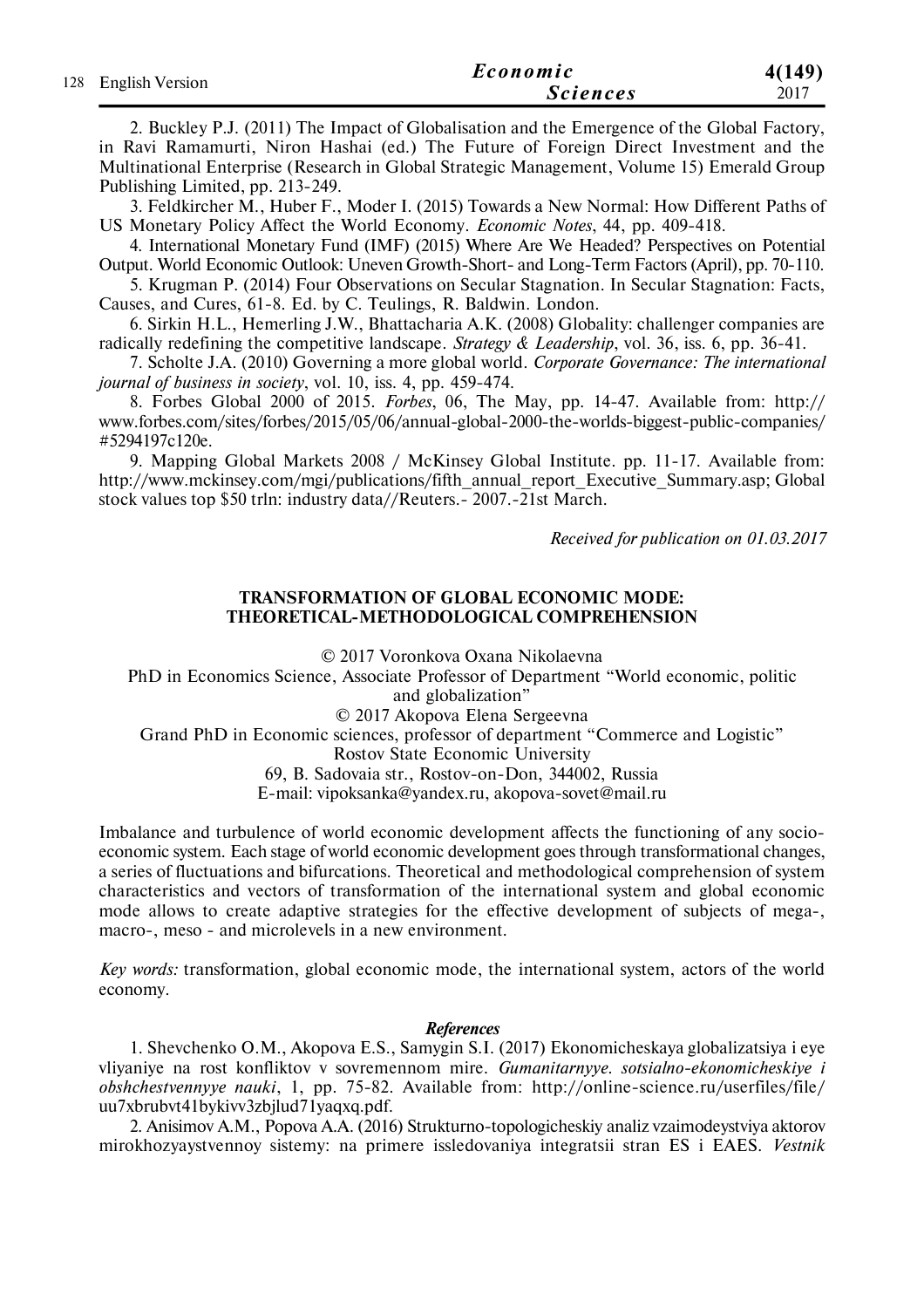| <b>English Version</b> | Economic        | 4(149)<br>170 |
|------------------------|-----------------|---------------|
|                        | <b>Sciences</b> | 14)<br>2017   |

*mezhdunarodnykh organizatsiy*, vol. 11, 2, рр. 140-159. Available from: https://iorj.hse.ru/data/ 2016/07/01/1115772555/Anisimov%20A.M..pdf.

3. Bolshaia Sovetskaia Entsiklopediia (1969-1978). Moscow. Available from: http://wordhelp.ru/ word/uklad.

4. Bystryy G.P., Pivovarov D.V. (1989) Neravnovesnyye sistemy: tselostnost. effektivnost. nadezhnost. Sverdlovsk, p. 26.

5. Voronkova O.N. (2013) Transformatsionnyye izmeneniya v mirovoy ekonomke: teoretikometodologicheskoye predstavleniye. Monografiia. Rostov-na-Donu, 183 p.

6. Voronkova O.N. (2016) "Novaya normalnost" mirokhozyaystvennogo razvitiya i strategiya rossiyskogo biznesa. *Finansovyye issledovaniya*, 3, pp. 119-123.

7. Glaziev S.Iu. (2016) O novoy paradigme v ekonomicheskoy nauke. *Gosudarstvennoye upravleniye. Elektronnyy vestnik*, 56, iyun, p. 28. Available from: http://elibrary.ru/download/ 88639809.pdf.

8. Glaziev S.Iu. (2016) Strategiya antikrizisnoy politiki Rossi v usloviyakh smeny tekhnologicheskikh i mirokhozyaystvennykh ukladov. *Rossiya Globalno*, 29 iyunya. Available from: http://www.rusglob.ru/?p=4491.

9. Glaziev S.Iu. (2016) Doklad "Kakov nash otvet finansovoy oligarkhii SShA?". *Delovaya elektronnaya gazetaTatarstana*, 15 sentyabrya. Available from: https://www.business-gazeta.ru/article/ 322658.

10. Kondratchik Iu.K. (2014) Osobennosti vydeleniya transformatsionnykh protsessov v sovremennom kontekste razvitiyasotsialno-ekonomicheskikh sistem. *Vestnik Tverskogo gosudarstvennogo universiteta. Seriya"Ekonomika i upravleniye"*, 3, pp. 246-252.

11. Kuzyk B.N., Iakovets Iu.V. (2008) Stanovleniye integralnogo ekonomicheskogo stroya globalnaya transformatsiya KhKhI veka. Nauchnyy doklad. Moscow, 144 p.

12. Sorokin P. (1992) Chelovek. Tsivilizatsiya. Obshchestvo. Moscow.

13. Taranov P.V. (2002) Globalizatsiya ekonomiki kak faktor transformatsii natsionalnogo interesa v internatsionalnyy. *Ekonomicheskiye nauki*, 4, pp. 13-23.

14. Aron R. (1984) Paix et Guerre entre les nations. Paris.

*Received for publication on 06.03.2017*

### **NECESSITY OF FORMATION OF THE CLUSTER POLICY IN THE FRAMEWORK OF THE EURASIAN ECONOMIC UNION**

© 2017 Lebedeva Anna Konstantinovna Financial University under the Government of the Russian Federation 49, Leningradski prospect, Moscow, 125993, Russia E-mail: joli12591@yandex.ru

The article is devoted to identify the reasons of creation of a network of innovative industrial clusters on the territory of the Eurasian Economic Union. The author reveals the essence of the cluster approach to the development of the economy, provides arguments for the need of its application in the space of the Eurasian Economic Union basing on the theory of "middle-income trap", the global competitiveness index rating.

*Key words:* Eurasian Economic Union, cluster policy, cluster strategy, cluster, economic development, regionalization, world market, innovative potential.

### *Re f eren ce s*

1. Porter M.E. (2005) *Konkurentsiya* [*Competition*]. Moscow, p. 57.

2. Miroliubova T.V., Karlina Т.V., Kovaleva T.Iu. (2013) *Zakonomernosti i faktory formirovaniya i razvitiya regional'nykh klasterov:* monografiya, Permskii gosudarstvennyi natsional'nyi